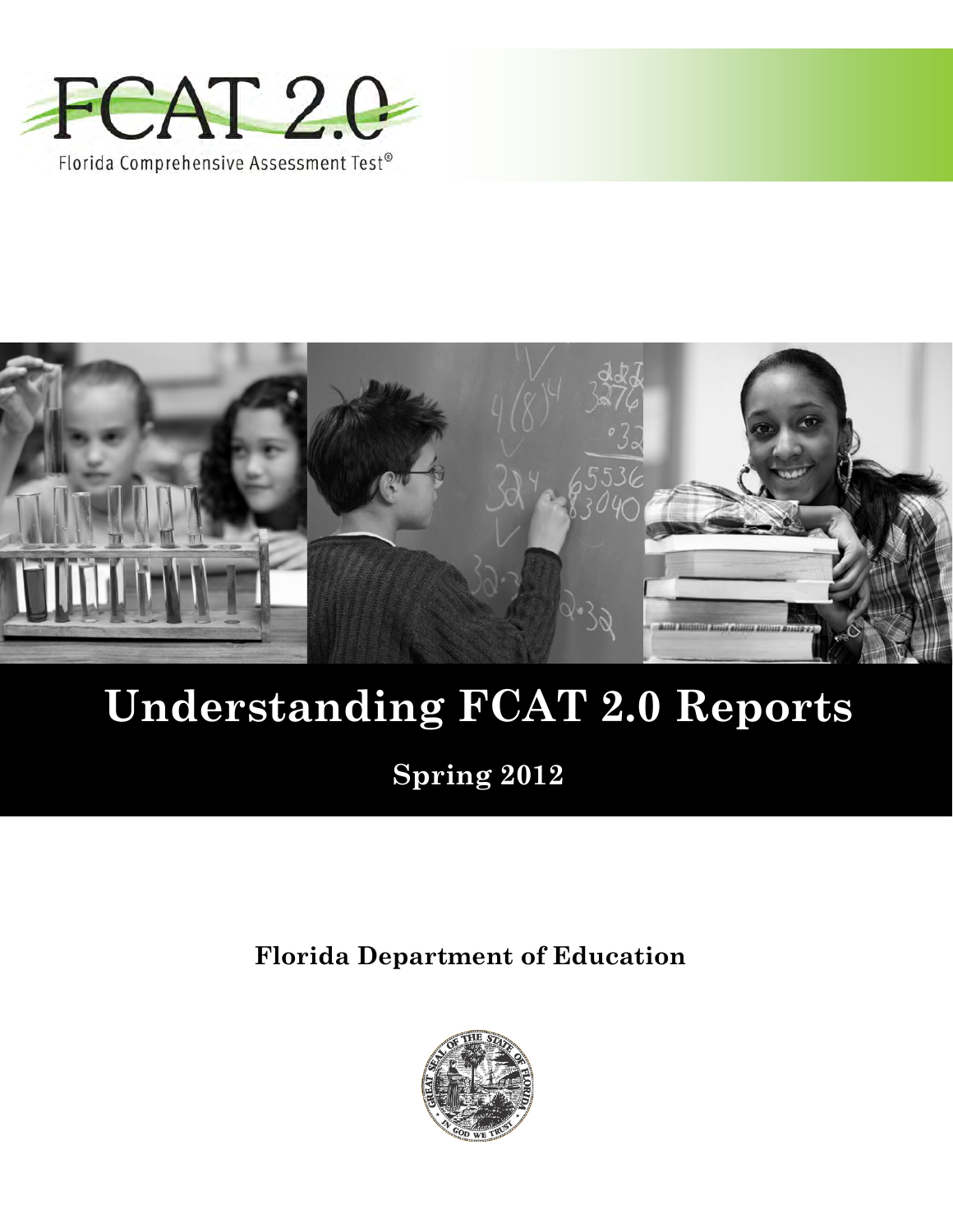# **Copyright Statement for this Office of Assessment Publication**

Authorization for reproduction of this document is hereby granted to persons acting in an official capacity within the Uniform System of Public K–12 Schools as defined in Section 1000.01(4), Florida Statutes. This copyright notice must be included in all copies.

All trademarks and trade names found in this publication are the property of their respective owners and are not associated with the publisher of this publication.

Permission is NOT granted for distribution or reproduction outside the Uniform System of Public K–12 Schools or for commercial distribution of the copyrighted materials without written authorization from the Florida Department of Education. Questions regarding use of these copyrighted materials should be sent to the following:

> Office of Assessment Florida Department of Education 325 West Gaines Street, Suite 414 Tallahassee, Florida 32399-0400

> > Copyright 2012 State of Florida Department of State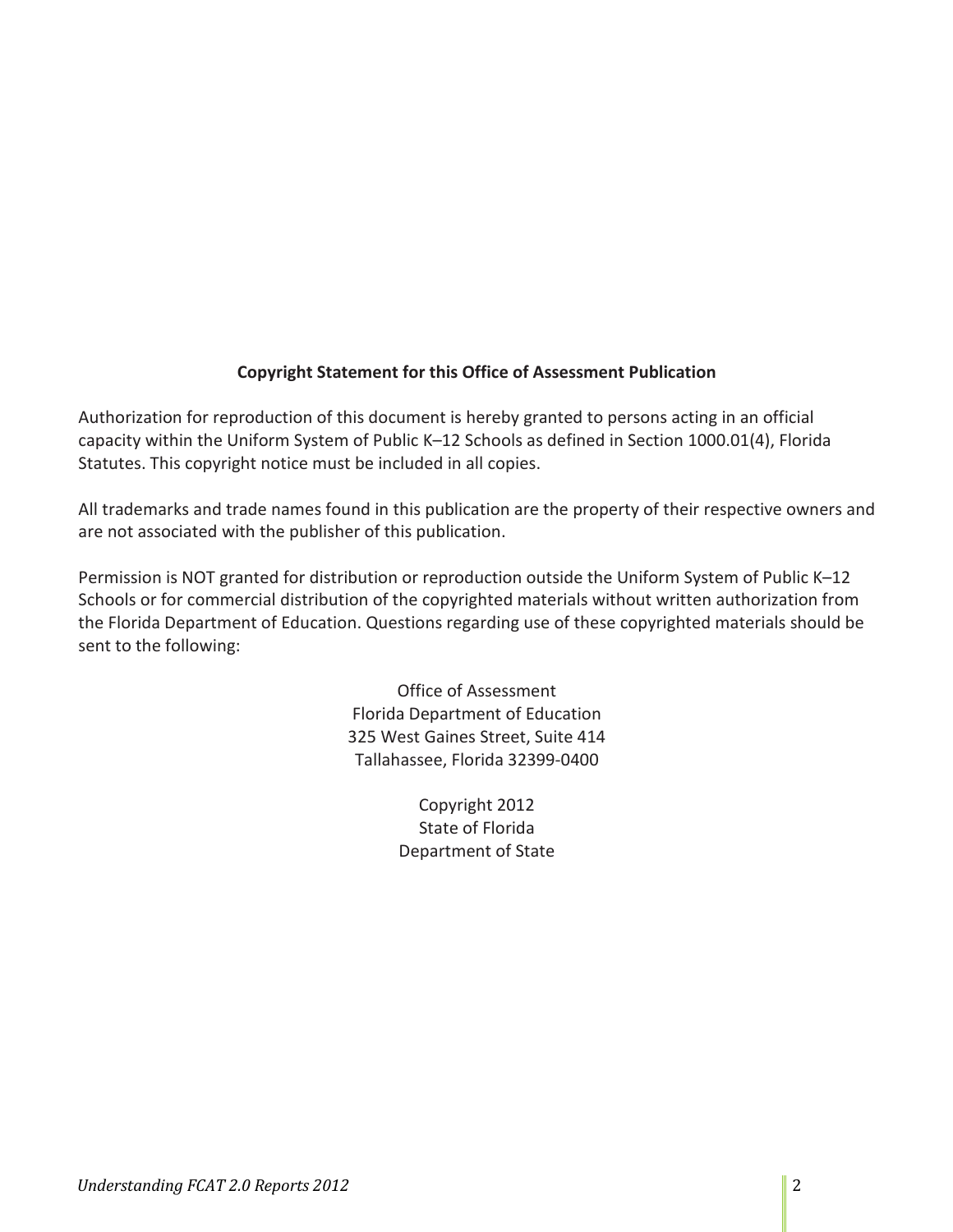# **Table of Contents**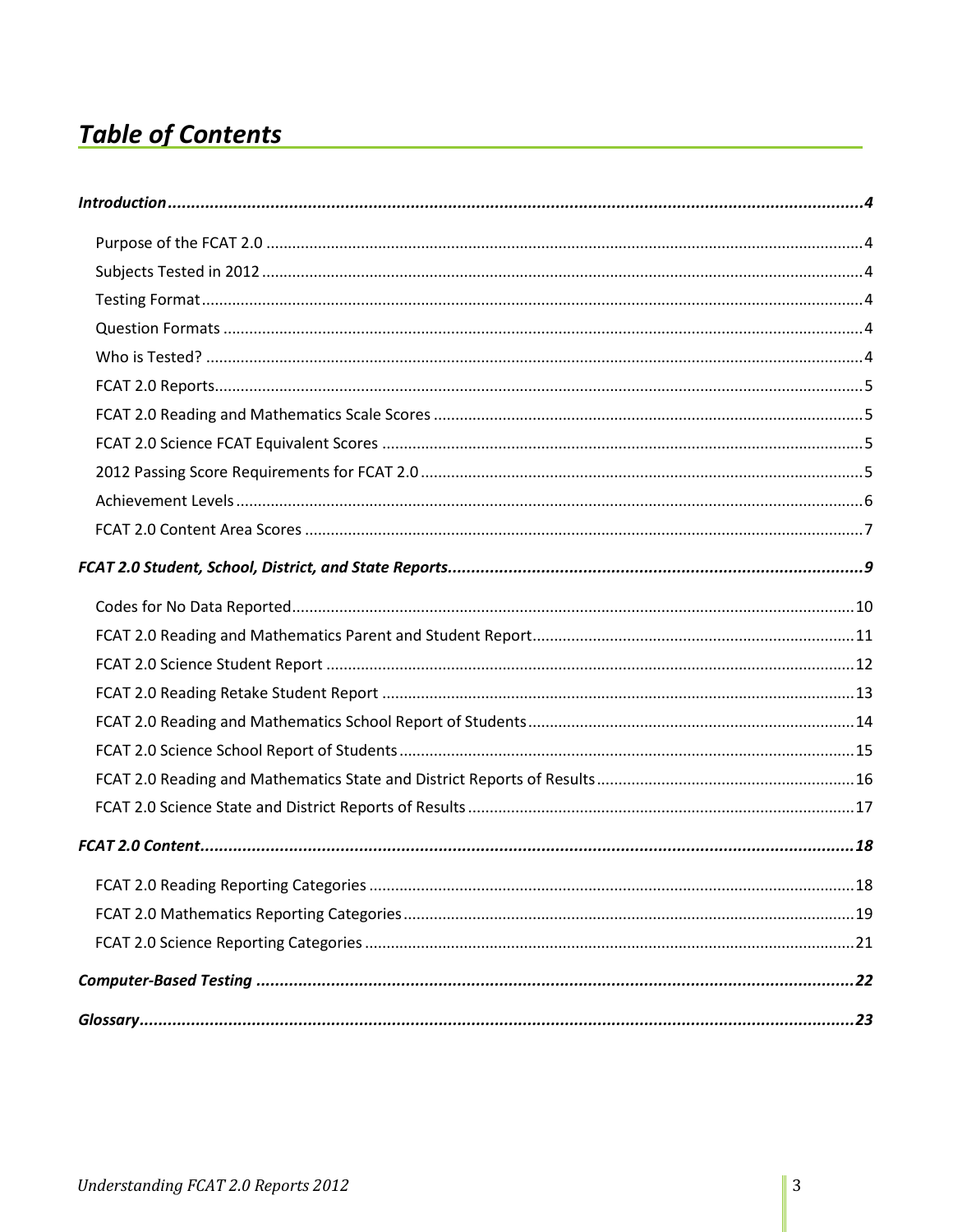# <span id="page-3-0"></span>*Introduction*

This booklet has been prepared to help you understand the reports for the Florida Comprehensive Assessment Test® 2.0 (FCAT 2.0). It includes explanations of the reports, a glossary of the terms used in these reports, and the *Next Generation Sunshine State Standards* **(NGSSS)** content assessed on the FCAT 2.0. The explanations provided for the sample reports apply to all grade levels except where otherwise noted. Information regarding FCAT Writing and FCAT Reading and Mathematics Retake reports may be accessed in *Understanding FCAT Reports*, which was last published in 2009 and may be accessed at [http://fcat.fldoe.org/fcatUnderstandReports.asp.](http://fcat.fldoe.org/fcatUnderstandReports.asp)

Note: Terms defined in the glossary are cross-referenced and appear in **bold text** the first time they are referenced in a paragraph.

#### <span id="page-3-1"></span>**Purpose of the FCAT 2.0**

The Florida Department of Education (FDOE) is transitioning from the FCAT to the FCAT 2.0 to align with new student academic content standards. The FCAT 2.0 measures student achievement of the **NGSSS** in reading, mathematics, and science, in place of the *Sunshine State Standards*. As FCAT 2.0 assessments are phased in, they will replace existing FCAT assessments. The transition to FCAT 2.0 began last year with the Reading and Mathematics assessments, continues this year with the administration of FCAT 2.0 Science, and will be complete when FCAT 2.0 Writing is administered in 2013.

#### <span id="page-3-2"></span>**Subjects Tested in 2012**

- FCAT 2.0 Reading (grades 3-10)
- FCAT 2.0 Mathematics (grades 3-8)
- FCAT 2.0 Science (grades 5 and 8)

#### <span id="page-3-3"></span>**Testing Format**

Florida's statewide assessment program is transitioning to **computer-based testing**. Select grades and subjects will transition from paper-based tests to computer-based tests each year. In 2012, Grades 6 and 10 FCAT 2.0 Reading and the FCAT 2.0 Reading Retake are computer-based tests. All other 2012 FCAT 2.0 assessments are paper-based tests. To view the schedule for implementing computer-based tests, see the document *Transition to Next-Generation Computer-Based Tests in Florida* a[t http://www.fldoe.org/asp/k12memo/pdf/tngcbtf.pdf.](http://www.fldoe.org/asp/k12memo/pdf/tngcbtf.pdf) Additional information regarding computer-based testing is provided on page 22.

Accommodated versions (e.g., large print, braille, and one-item-per-page), including paper-based versions of computer-based tests, are provided for students with disabilities who require allowable accommodations, as specified in their Individual Educational Plans (IEPs) or Section 504 plans.

#### <span id="page-3-4"></span>**Question Formats**

- **Multiple-choice questions** appear at all grade levels on FCAT 2.0 Reading, Mathematics, and Science. Students choose the best answer from four answer choices.
- **Gridded-response questions** appear on FCAT 2.0 Mathematics assessments in grades 4-8. Students enter their answer on a response grid.

#### <span id="page-3-5"></span>**Who is Tested?**

Most students, including English language learner (ELL) and exceptional student education (ESE) students, enrolled in the tested grade levels participate in the FCAT 2.0 administration. Administration accommodations are provided to eligible ELL and ESE students.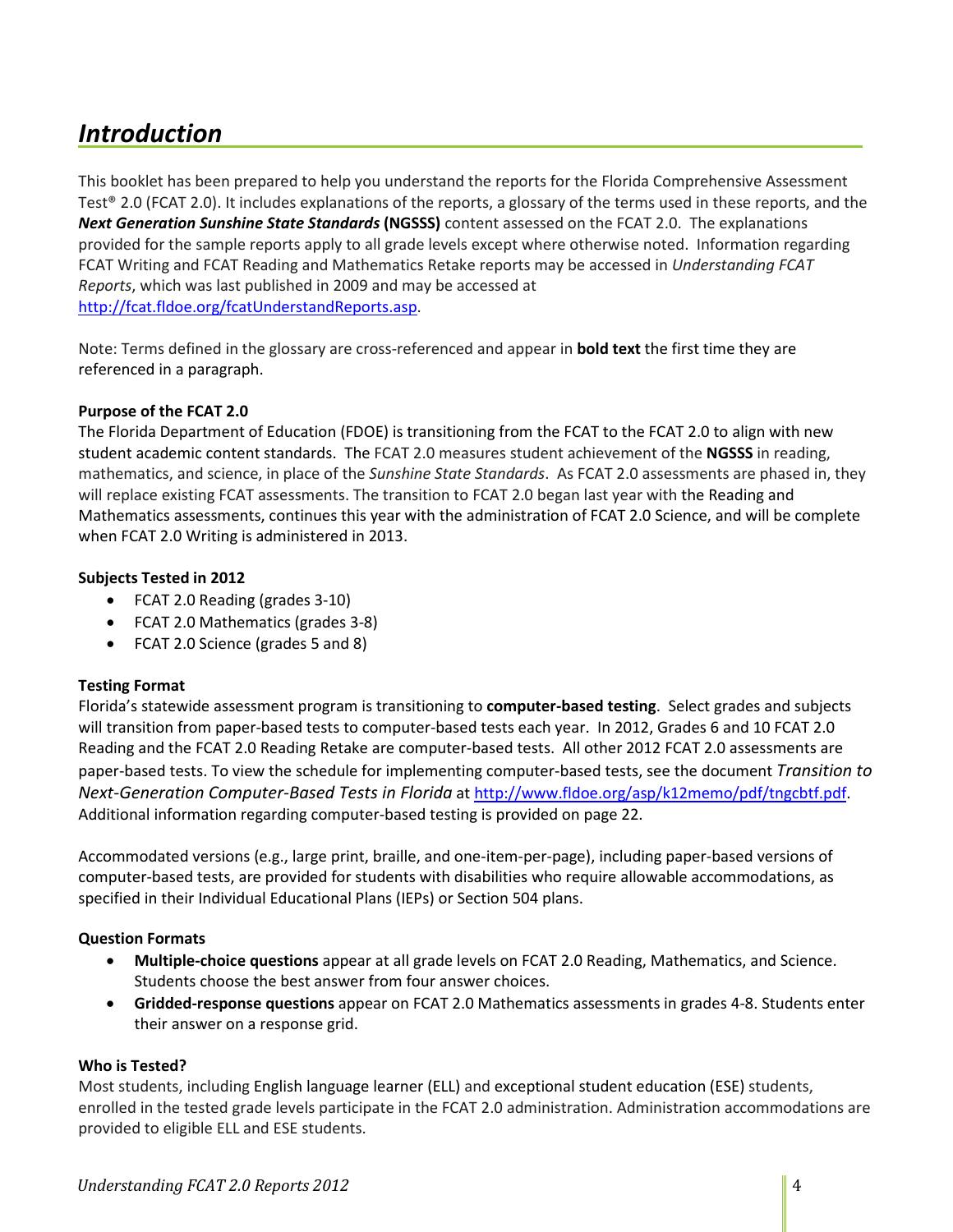#### <span id="page-4-0"></span>**FCAT 2.0 Reports**

FCAT 2.0 results are reported in several formats. Reports are distributed to students, schools, and districts. The table on page 9 provides a list of FCAT 2.0 reports, the grade levels at which each report is provided, and the page number on which each report is described. Although this booklet does not contain samples of all reports, the examples provided are similar in content and layout to other reports. Information about FCAT 2.0 scores and reports is also available on the FCAT 2.0 website at [http://fcat.fldoe.org/fcat2/.](http://fcat.fldoe.org/fcat2/)

#### <span id="page-4-1"></span>**FCAT 2.0 Reading and Mathematics**

During the fall of 2011, a vertical scaling study was conducted for FCAT 2.0 Reading and Mathematics so that performance could be compared across all grade levels as it was for the FCAT. The new score scale, which is also referred to as a developmental score scale, ranges from 140 to 302 for FCAT 2.0 Reading and from 140 to 298 for FCAT 2.0 Mathematics.

In spring 2011, prior to the vertical scaling study, FCAT 2.0 Reading and Mathematics scores were reported as **FCAT Equivalent Scores** in order to maintain consistent expectations for student performance during the transition year. Some 2012 FCAT 2.0 Reading and Mathematics reports contain historical score information. If a student's score was able to be matched to a score achieved in 2011, the student's score has been placed on the new FCAT 2.0 reporting scale, which is based on new scoring standards. Because a different scale was used to report Spring 2011 FCAT 2.0 Reading and Mathematics scores, the converted 2011 score is being provided on the reports so that students, parents, and schools are able to see what the score would have been if the new score scale had been approved and implemented at that time.

#### <span id="page-4-2"></span>**FCAT 2.0 Science**

Student results for the Spring 2012 FCAT 2.0 Science assessments are reported on the existing FCAT scale as **FCAT Equivalent Scores** because the new scale and **Achievement Levels** will not be available this year. FCAT Equivalent Scores enable consistent student expectations to be maintained during this transition year. The new FCAT 2.0 Science score scale and Achievement Levels will be available beginning in 2013.

Student performance on the 2012 FCAT 2.0 Science is linked to the existing FCAT score scale through the **equipercentile linking method**. By this method, 2012 FCAT 2.0 Science scores were linked to 2011 FCAT Science scores at the same **percentile rank**. This linking method allows the 2012 FCAT 2.0 Science scores to be reported as **FCAT Equivalent Scale Scores**, which range from 100-500. Additional information about how FCAT 2.0 scores are determined through the equipercentile linking method is provided in the document *2012 Equipercentile Linking: FCAT 2.0 Science*, which is posted at [http://www.fldoe.org/pdf/2012EquipercentileLinking.pdf.](http://www.fldoe.org/pdf/2012EquipercentileLinking.pdf)

#### <span id="page-4-3"></span>**2012 Passing Score Requirements for FCAT 2.0**

- Students in grade 3 must achieve an FCAT 2.0 Reading scale score in **Achievement Level** 2 or higher, or show good cause, to be eligible for promotion.
- Students who entered grade 9 in the 2010-11 school year and beyond must score in **Achievement Level** 3 or above on the Grade 10 FCAT 2.0 Reading for graduation purposes. Students who entered grade 9 in the 2009- 10 school year must earn a 241 or higher on the FCAT 2.0 Reading Retake for graduation purposes (this score is equivalent to an **FCAT Equivalent Developmental Scale Score** of 1926 on the 2011 Grade 10 FCAT 2.0 Reading). This group of students must also score an FCAT Mathematics **Developmental Scale Score** of 1889 (Scale Score of 300) or above for graduation purposes. After grade 10, there are additional opportunities to earn passing scores by retaking the test(s) if students are not successful on the first attempt.

For students who entered grade 9 in the 2008-09 school year or prior, consult the *Graduation Requirements for Florida's Statewide Assessments* document posted a[t http://fcat.fldoe.org/pdf/fcatpass.pdf.](http://fcat.fldoe.org/pdf/fcatpass.pdf)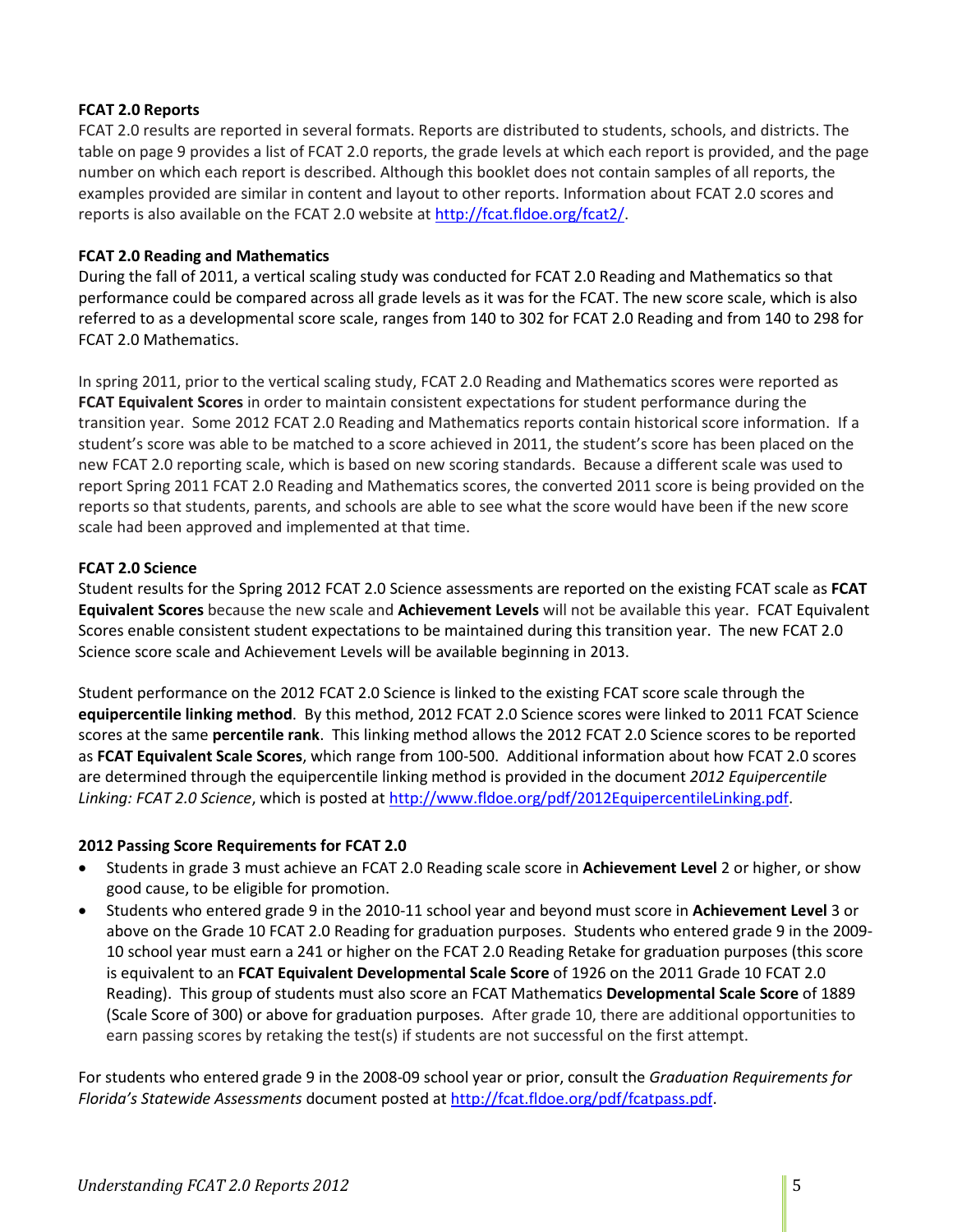#### <span id="page-5-0"></span>**Achievement Levels**

**Achievement Levels** describe the success a student has achieved with the content assessed. Achievement Levels range from 1 to 5, with Level 1 being the lowest and Level 5 being the highest. To be considered on grade level, students must achieve Level 3 or higher. Level 3 indicates satisfactory performance.

The following **Achievement Level** Policy Definitions apply to FCAT 2.0 Reading and Mathematics:

| Level 5 | Students at this level demonstrate mastery of the most challenging content of the <b>Next</b><br><b>Generation Sunshine State Standards.</b>               |
|---------|------------------------------------------------------------------------------------------------------------------------------------------------------------|
| Level 4 | Students at this level demonstrate an above satisfactory level of success with the challenging<br>content of the Next Generation Sunshine State Standards. |
| Level 3 | Students at this level demonstrate a satisfactory level of success with the challenging content of<br>the Next Generation Sunshine State Standards.        |
| Level 2 | Students at this level demonstrate a below satisfactory level of success with the challenging<br>content of the Next Generation Sunshine State Standards.  |
| Level 1 | Students at this level demonstrate an inadequate level of success with the challenging content of<br>the Next Generation Sunshine State Standards.         |

Tables 1 and 2 list the **Achievement Levels** for FCAT 2.0 Reading and Mathematics **Developmental Scale Scores (DSS)**, by grade level.

| Grade            | Level 1 | Level 2 | Level 3 | Level 4 | Level 5 |
|------------------|---------|---------|---------|---------|---------|
| 3                | 140-181 | 182-197 | 198-209 | 210-226 | 227-260 |
| $\boldsymbol{4}$ | 154-191 | 192-207 | 208-220 | 221-237 | 238-269 |
| 5                | 161-199 | 200-215 | 216-229 | 230-245 | 246-277 |
| 6                | 167-206 | 207-221 | 222-236 | 237-251 | 252-283 |
| 7                | 171-212 | 213-227 | 228-242 | 243-257 | 258-289 |
| 8                | 175-217 | 218-234 | 235-248 | 249-263 | 264-296 |
| 9                | 178-221 | 222-239 | 240-252 | 253-267 | 268-302 |
| 10               | 188-227 | 228-244 | 245-255 | 256-270 | 271-302 |

# **Table 1: Achievement Levels for the FCAT 2.0 Reading Developmental Scale Scores (140 to 302)**

#### **Table 2: Achievement Levels for the FCAT 2.0 Mathematics Developmental Scale Scores (140 to 298)**

| Grade | Level 1 | Level 2 | Level 3 | Level 4 | Level 5 |
|-------|---------|---------|---------|---------|---------|
| 3     | 140-182 | 183-197 | 198-213 | 214-228 | 229-260 |
| 4     | 155-196 | 197-209 | 210-223 | 224-239 | 240-271 |
| 5     | 163-204 | 205-219 | 220-233 | 234-246 | 247-279 |
| 6     | 170-212 | 213-226 | 227-239 | 240-252 | 253-284 |
| 7     | 179-219 | 220-233 | 234-247 | 248-260 | 261-292 |
| 8     | 187-228 | 229-240 | 241-255 | 256-267 | 268-298 |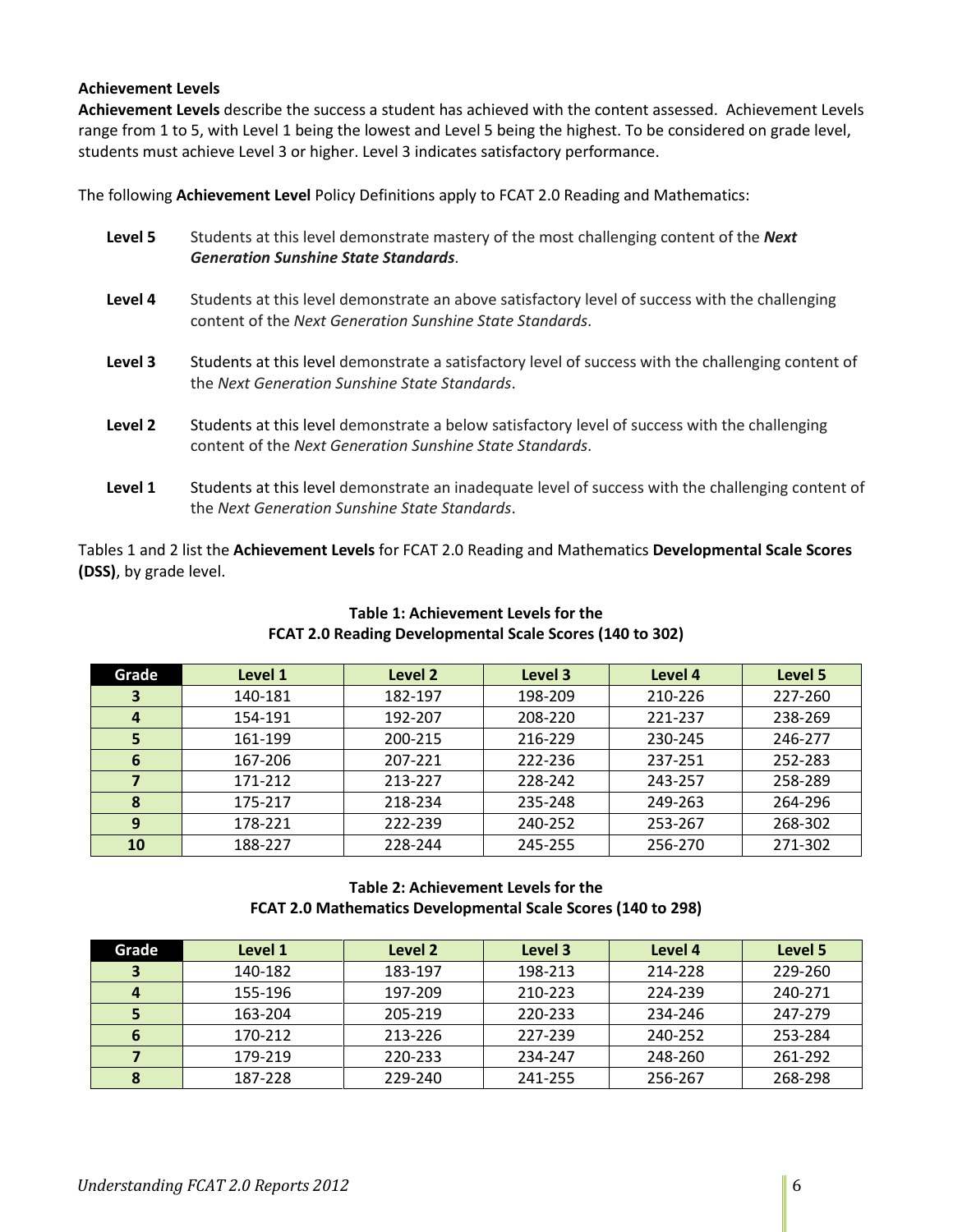The existing FCAT Science **Achievement Levels** are being used to describe the success a student has achieved with the content assessed on FCAT 2.0 Science until new Achievement Levels are approved. The new FCAT 2.0 Science Achievement Levels will be available beginning in 2013.

The following **Achievement Level** Policy Definitions apply to **FCAT Science Equivalent Scores**:

| Level 5 | indicates success with the content on the FCAT by answering most questions correctly.                                               |
|---------|-------------------------------------------------------------------------------------------------------------------------------------|
| Level 4 | indicates success with the content on the FCAT by answering most questions correctly, except for<br>the most challenging questions. |
| Level 3 | indicates partial success with the content on the FCAT.                                                                             |
| Level 2 | indicates limited success with the content on the FCAT.                                                                             |
| Level 1 | indicates little success with the content on the FCAT.                                                                              |
|         |                                                                                                                                     |

Table 3 lists the **Achievement Levels** for **FCAT Science Equivalent Scores**, by grade level.

| Grade | Level 1 | Level 2 | Level 3 | Level 4 | Level 5 |
|-------|---------|---------|---------|---------|---------|
|       | 100-272 | 273-322 | 323-376 | 377-416 | 417-500 |
|       | 100-269 | 270-324 | 325-386 | 387-431 | 432-500 |

# **Table 3: Achievement Levels for the FCAT Science Equivalent Scores (100 to 500)**

#### <span id="page-6-0"></span>**College Readiness**

A score of 262 on Grade 10 FCAT 2.0 Reading demonstrates readiness for college-level coursework in the curriculum area. Students who achieve this score and enroll in a Florida College System institution within two years are exempted from taking the Florida Postsecondary Education Readiness Test (PERT).

# **FCAT 2.0 Content Area Scores**

**Content area scores** are the actual number of questions answered correctly within each **reporting category**. These scores are also known as raw scores. Reporting categories represent groups of similar student skills, or **benchmarks** that are assessed within each grade and subject. The **state mean** for each reporting category also is provided to allow for comparisons to average performance statewide.

So that educators may gather reliable information from the FCAT 2.0, it is important to identify the comparisons at the content-area-score level that yield valid interpretations of student performance. The comparisons described in the following paragraphs can be applied in school- and district-level evaluations.

One valid comparison is of performance on a given **content area score** between schools, districts, and the state. For example, a school's content area score results can be compared to other schools', districts', or the state's content area score results. District results can be compared to other district results and state results. Since students in any group (school, district, or state) will take the same set of test **items** in a given year, regardless of varying item difficulty at the content-area level, their results are comparable.

In Table 4, students in two schools (Sunshine and Evergreen) and students in a district (Coastal) can be compared to students in the state, based on their performance on FCAT 2.0 Reading, **Reporting Category** 1.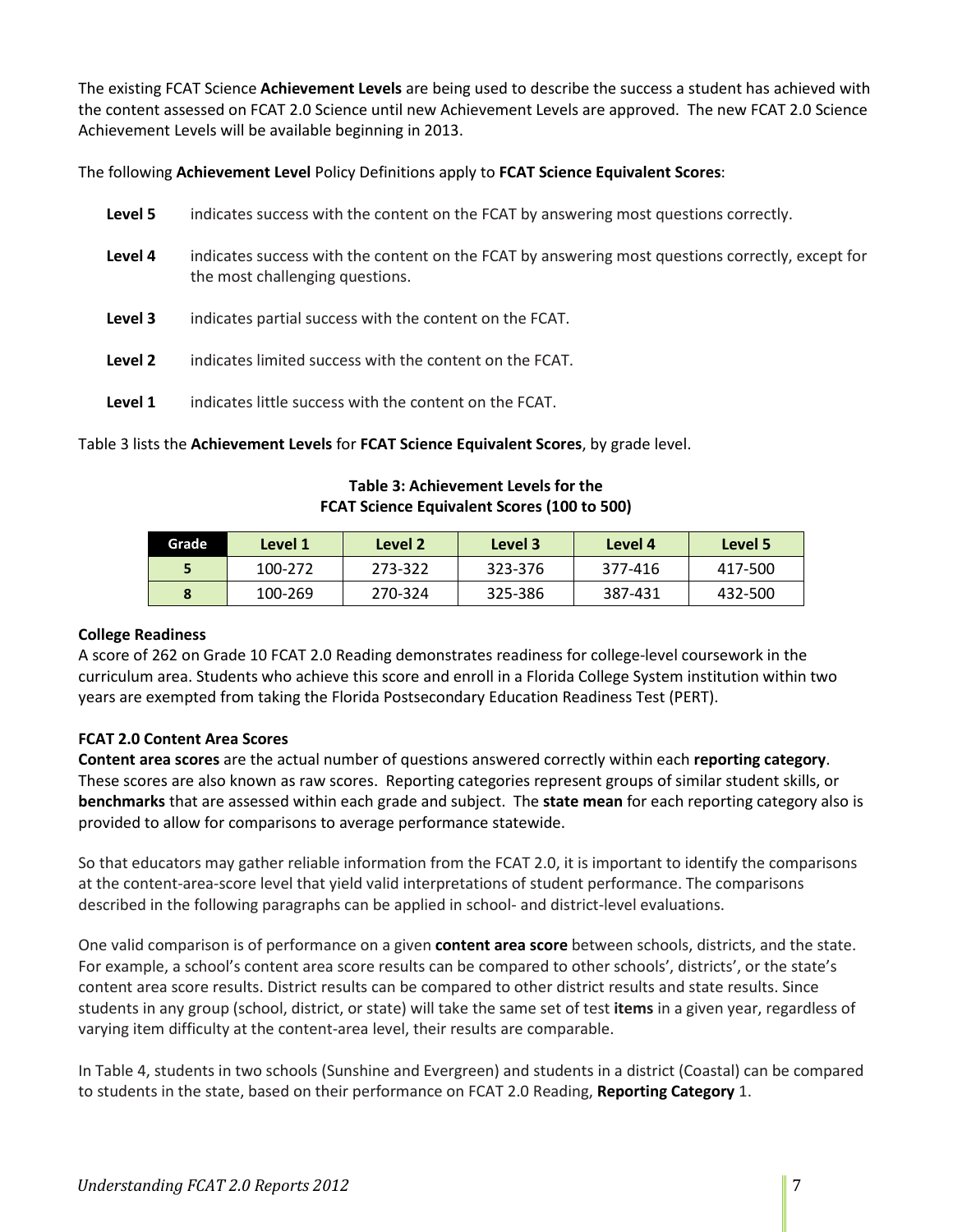# **Table 4: Mean Percentage Correct for Grade 3 FCAT 2.0 Reading, Reporting Category 1 2012 School Year (mock data)**

| <b>Sunshine Elementary</b><br><b>Evergreen Elementary</b><br>(mock data)<br>(mock data) |     | <b>Coastal District</b><br>(mock data) | <b>State of Florida</b><br>(mock data) |  |
|-----------------------------------------------------------------------------------------|-----|----------------------------------------|----------------------------------------|--|
| 48%                                                                                     | 62% | 64%                                    | 57%                                    |  |

In Table 5 below, 2012 mock results for all reporting categories for Evergreen Elementary are compared to both the district (Coastal) and the state.

| <b>Reporting Category</b>   | Evergreen<br><b>Elementary</b><br>(mock data) | <b>Coastal</b><br><b>District</b><br>(mock data) | <b>Difference</b><br>(mock data) | Evergreen<br><b>Elementary</b><br>(mock data) | State of<br><b>Florida</b><br>(mock data) | <b>Difference</b><br>(mock data) |
|-----------------------------|-----------------------------------------------|--------------------------------------------------|----------------------------------|-----------------------------------------------|-------------------------------------------|----------------------------------|
| <b>Reporting Category 1</b> | 62%                                           | 64%                                              | $-2%$                            | 62%                                           | 57%                                       | 5%                               |
| <b>Reporting Category 2</b> | 64%                                           | 57%                                              | 7%                               | 64%                                           | 63%                                       | 1%                               |
| <b>Reporting Category 3</b> | 57%                                           | 60%                                              | $-3%$                            | 57%                                           | 72%                                       | $-15%$                           |
| <b>Reporting Category 4</b> | 70%                                           | 72%                                              | $-2%$                            | 70%                                           | 64%                                       | 6%                               |

# **Table 5: Mean Percentage Correct for Grade 3 FCAT 2.0 Reading, 2012 School Year Comparison of School to District and School to State (mock data)**

This presentation of data provides another perspective of student performance and program effectiveness. For example, in **Reporting Category** 2, Evergreen Elementary had a higher **mean** percentage correct statistic than the Coastal District (64 percent versus 57 percent, respectively); however, Evergreen Elementary results were comparable to the state (64 percent versus 63 percent, respectively). If this variance remains consistent over time, there would be good reason to identify and share best practices in Evergreen Elementary with the rest of the district.

Another meaningful finding from Table 5 is illustrated in **Reporting Category** 4 results. In this **content area**, Evergreen Elementary had a slightly lower **mean** percentage correct than Coastal District (70 percent versus 72 percent, respectively); however, this same statistic was higher than that of the state (70 percent versus 64 percent, respectively). It would be easy to miss the fact that, while Evergreen Elementary's performance on Reporting Category 4 was lower than that of the district, the performances of both were substantially higher than the state's performance. It is therefore likely that targeting additional resources to improve performance in Reporting Category 4 would be a lower priority.

Another type of valid comparison is the trend of any of the aforementioned comparisons (e.g., school to school, school to district); however, trend data for the FCAT 2.0 will not be available until three test administrations have occurred.

**The Florida Department of Education encourages educators to use FCAT 2.0 results in any way that is statistically appropriate. The comparisons that have been described in this section provide possibilities for evaluation at the school and district levels.**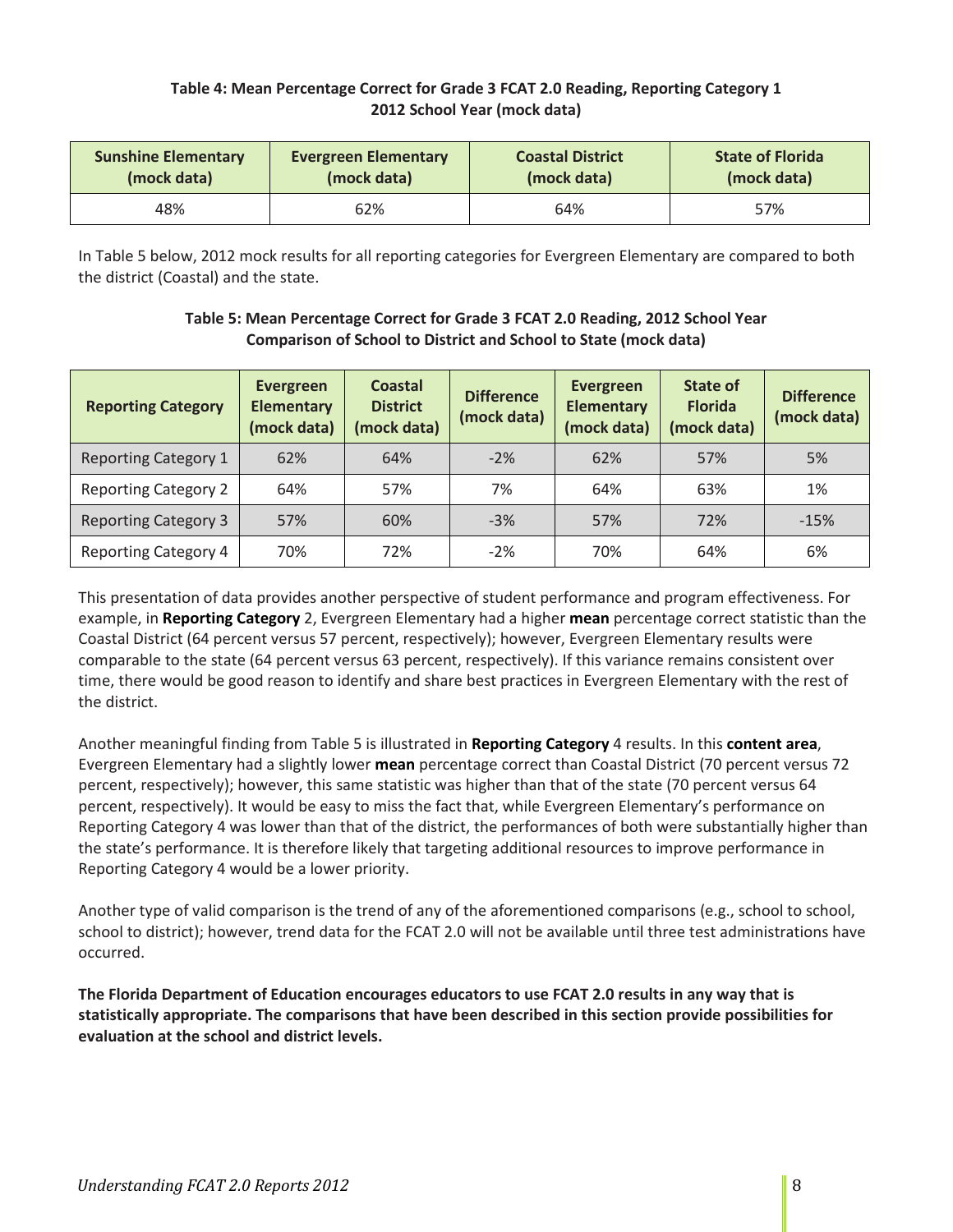# <span id="page-8-0"></span>*FCAT 2.0 Student, School, District, and State Reports*

|                         | <b>FCAT 2.0 Report Title</b>                      | <b>Grades</b> | <b>Page of Report</b><br><b>Description</b> |
|-------------------------|---------------------------------------------------|---------------|---------------------------------------------|
|                         | Reading and Mathematics Parent and Student Report | $3 - 8$       | 11                                          |
| <b>Student Reports</b>  | Reading Parent and Student Report                 | $9 - 10$      | 11                                          |
|                         | <b>Science Student Report</b>                     | 5 and 8       | 12                                          |
|                         | Reading Retake Student Report                     | 10-Adult      | 13                                          |
|                         | Reading School Report of Students                 | $3 - 10$      | 14                                          |
|                         | Mathematics School Report of Students             | $3 - 8$       | 14                                          |
| <b>School Reports</b>   | Science School Report of Students                 | 5 and 8       | 15                                          |
|                         | Reading Retake School Report of Students          | 10-Adult      | 14                                          |
|                         | Reading District Report of Schools                | $3 - 10$      | 16                                          |
|                         | <b>Mathematics District Report of Schools</b>     | $3 - 8$       | 16                                          |
| <b>District Reports</b> | Science District Report of Schools                | 5 and 8       | 17                                          |
|                         | Reading Retake District Report of Schools         | 10-Adult      | 16                                          |
|                         | <b>Reading District Summary</b>                   | $3 - 10$      | 16                                          |
|                         | <b>Mathematics District Summary</b>               | $3 - 8$       | 16                                          |
|                         | <b>Science District Summary</b>                   | 5 and 8       | 17                                          |
|                         | Reading Retake District Summary                   | 10-Adult      | 16                                          |
|                         | Reading State Report of Districts                 | $3 - 10$      | 16                                          |
|                         | Mathematics State Report of Districts             | $3 - 8$       | 16                                          |
| <b>State Reports</b>    | <b>Science State Report of Districts</b>          | 5 and 8       | 17                                          |
|                         | Reading Retake State Report of Districts          | 10-Adult      | 16                                          |
|                         | <b>Reading State Summary</b>                      | $3 - 10$      | 16                                          |
|                         | <b>Mathematics State Summary</b>                  | $3 - 8$       | 16                                          |
|                         | <b>Science State Summary</b>                      | 5 and 8       | 17                                          |
|                         | Reading Retake State Summary                      | 10-Adult      | 16                                          |

# **Table 6: FCAT 2.0 Reports**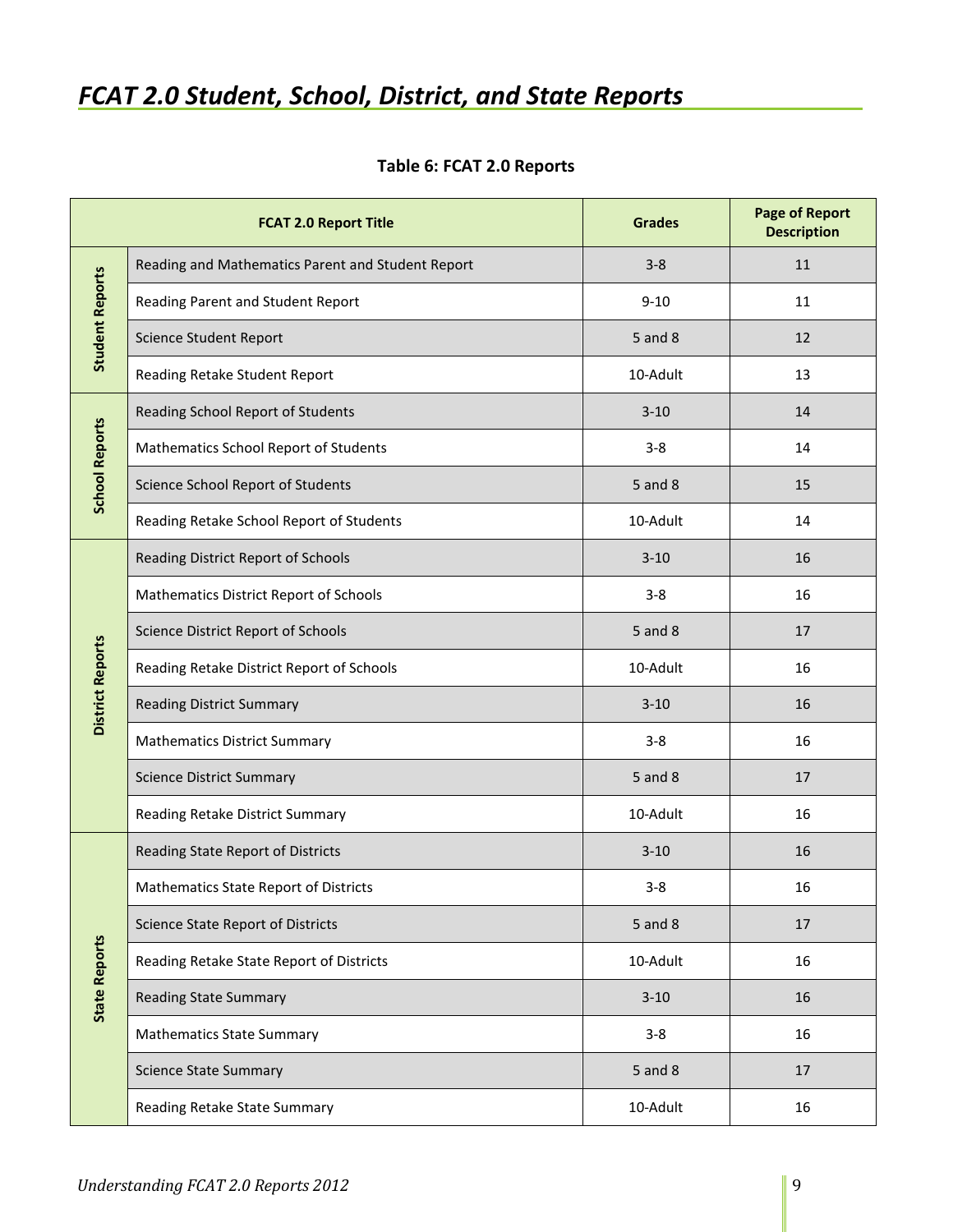# **Codes for No Data Reported**

<span id="page-9-0"></span>The following abbreviations may appear on some student and educator reports.

**NT** (Not Tested) indicates that no data are reported for the student because he or she was not tested for that subject.

**NR** (Not Reported) indicates that no data are reported for the student because he or she answered too few questions for that subject or the test was invalidated. Reports containing student results will indicate that no data are reported for one of the following reasons:

- **NR2**—Did Not Meet Attemptedness Criteria
- **NR3**—Marked Do Not Score
- **NR5**—Off-Grade Tester
- **NR6**—Duplicate Record
- **NR7**—FDOE Hold
- **NR8**—FDOE Invalidated

If a student receives an NR code, the parent or student should consult the student's designated guidance counselor.

**NA** (Not Available) indicates that data are not reported for the student because no data were available, or that the data do not apply at that grade level.

**NM** (No Match to Previous Year) indicates that no data were reported from the prior year.

**NF** (Not Found) indicates that no prior data were available for the student for that year, or that student's record for 2012 was not matched to the student's record for 2011.

A dash (—) on the reports indicates that no data are reported because fewer than 10 students were tested. To provide meaningful results and to protect the privacy of individual students, data are printed only when the total number of students in a group is at least 10 and when the performance of individuals is not disclosed.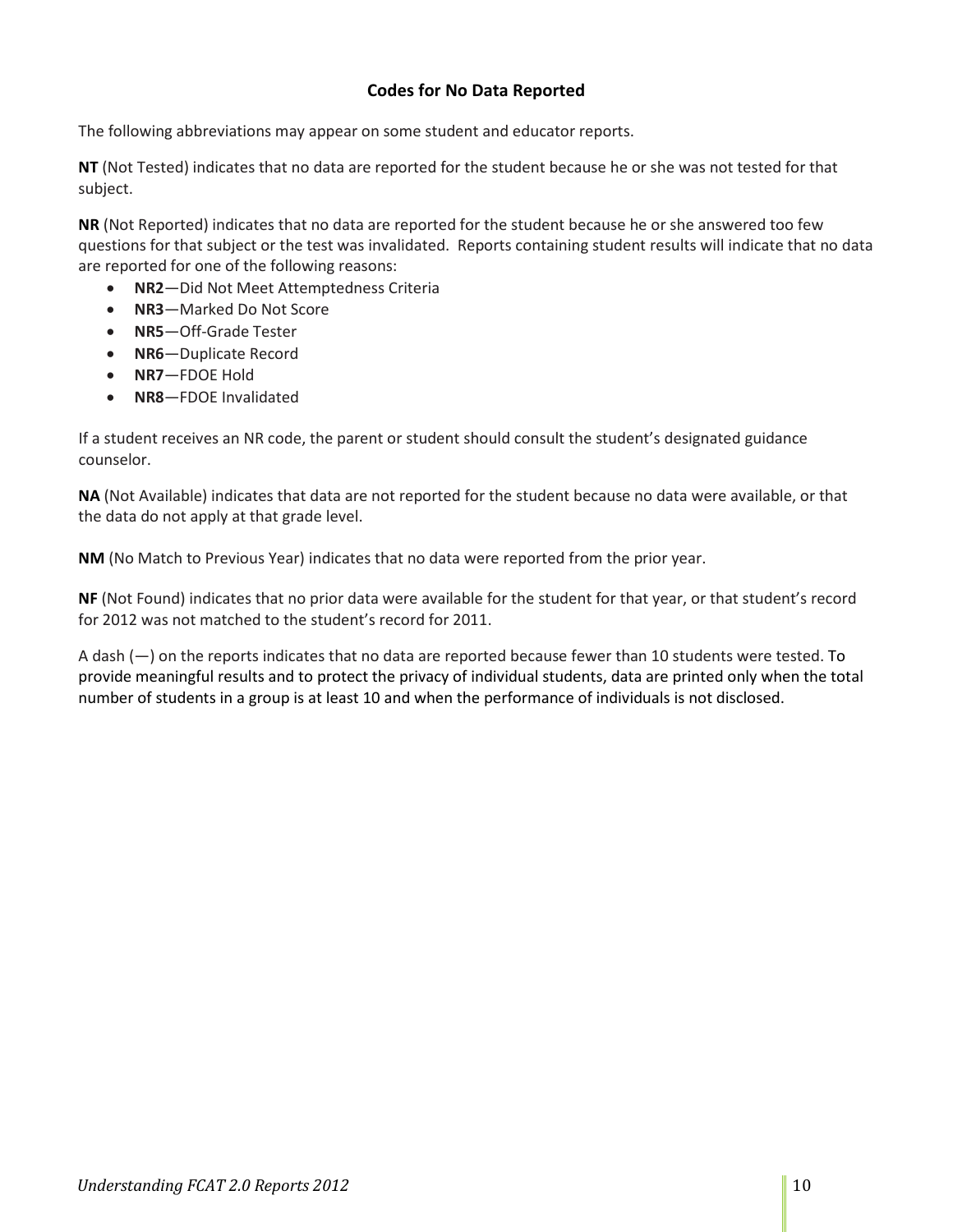# **FCAT 2.0 Reading and Mathematics Parent and Student Report**

**Readers should have their** *FCAT 2.0 Reading and Mathematics Parent and Student Report* **when reviewing and interpreting information provided in this section.** *FCAT 2.0 Reading Retake Student Reports* **are explained on page 13.**

The *FCAT 2.0 Reading and Mathematics Parent and Student Report* is a four-page color folder. The first page includes a letter to parents and guardians. The fourth page provides general information about the FCAT 2.0 program, definitions of key FCAT 2.0 terms, and resources for students. The information on both of these pages is translated into Spanish and Haitian Creole.

Inside the report, pages 2 and 3 provide the student's 2012 FCAT 2.0 results. Page 2 displays the Reading results, and page 3 displays the Mathematics results. Since students in grades 9 and 10 no longer take a comprehensive mathematics assessment, reports for these students provide FCAT 2.0 Reading results on page 2 and an explanation regarding why no Mathematics results are included on page 3 in English, Spanish, and Haitian Creole.

**Top of Report:** The test, student, school, and district are identified on the top of page 1. The test and student are identified on the top of pages 2-4.

**FCAT 2.0 Scores:** On the left side of pages 2 and 3, a graph displays the student's **FCAT 2.0 Score** and **Achievement Level**. On the grade 10 report, the graph also shows whether the student passed or did not pass the test. If the student did not test for a subject, "NT" (Not Tested) will appear in place of the FCAT 2.0 Score and Achievement Level. If the student took the test but the score was not reported, "NR" (Not Reported) will appear in place of the FCAT 2.0 Score and Achievement Level. The graph displays the score ranges for Achievement Levels 1 through 5. Beneath the graph, a statement indicates whether the student earned a passing score (for grade 10 only), followed by a statement identifying the student's FCAT 2.0 Score and Achievement Level. This information is translated into Spanish and Haitian Creole. A note below the translations describes the range within which a student's FCAT 2.0 Score would likely fall if the student were to take the test again without additional instruction. Students who receive additional instruction would likely improve their scores.

**Content Area Scores:** This section appears on the right side of pages 2 and 3; it lists and defines the FCAT 2.0 Reading and Mathematics **content areas** assessed, also called **reporting categories**. Spanish and Haitian Creole translations of this information are provided. The titles of the reporting categories are the same across all grade levels for FCAT 2.0 Reading and are different across grade levels for FCAT 2.0 Mathematics. Pages 18- 20 of this booklet describe the content assessed on FCAT 2.0 Reading and Mathematics.

The "**Points Earned**" column shows the actual number of points earned in each of the **content areas**. The "**Points Possible**" column provides the total number of points possible for each of the content areas. The "**State Mean**" is provided on the far right for comparison. The state mean shows the **mean** earned by students across the state.

**Bottom of Report:** This area of pages 2 and 3 provides information on the student's score history. The score history for FCAT 2.0 Reading and Mathematics begins in 2011. If a student's score was able to be matched to a score achieved in 2011, his or her score has been placed on the new FCAT 2.0 reporting scale, which is based on new scoring standards. Because standard setting for FCAT 2.0 Reading and Mathematics occurred after the Spring 2011 administration, the Spring 2011 results were reported on the FCAT scale as FCAT Equivalent Scores; the converted 2011 score is now being provided so that students, parents, and schools are able to see what the score would have been if the new score scale had been approved at that time. The chart to the right shows the student's score and **Achievement Level**, as well as the necessary satisfactory score, for each year the student was tested (if the student's scores were available). A dark gray bar indicates that the student scored in Achievement Level 3 or higher for that year; a light gray bar indicates that the student scored below Achievement Level 3 for that year. The **FCAT 2.0 Score** indicates a student's annual progress from grade to grade and ranges from 140 to 302 for FCAT 2.0 Reading and from 140 to 298 for FCAT 2.0 Mathematics. Longitudinal results are not displayed on the bottom of grade 3 reports because there are no historical comparisons. Achievement Level definitions appear to the left of the student's history chart.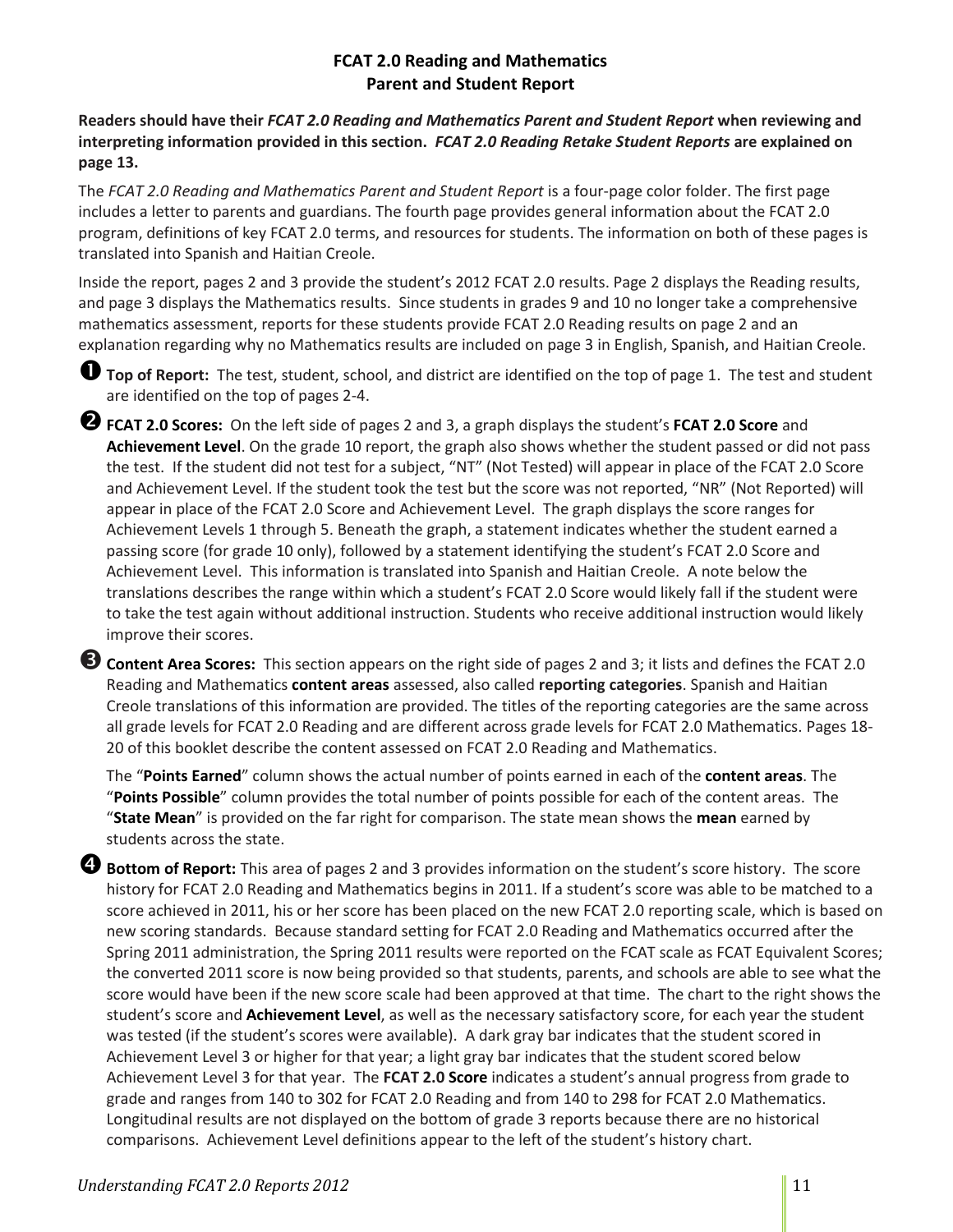# **FCAT 2.0 Science Student Report**

# <span id="page-11-0"></span>**Readers should have their** *FCAT 2.0 Science Student Report* **when reviewing and interpreting information provided in this section.**

The *FCAT 2.0 Science Student Report* is a two-page report. The information on both of these pages is translated into Spanish and Haitian Creole.

**Top of Report:** The test, student, school, and district are identified on the top of pages 1 and 2 of the report.

**FCAT Equivalent Scores:** The graph on the right side of page 1 displays the student's **FCAT Equivalent Score**  and **Achievement Level**. The graph also displays the score ranges for Achievement Levels 1 through 5. Beneath the graph, a statement indicates the student's FCAT Equivalent Score and Achievement Level. A note below this statement describes the range within which a student's FCAT Equivalent Score would likely fall if the student were to take the test again without additional instruction. Students who receive additional instruction would likely improve their score. Definitions for the FCAT Equivalent Score and Achievement Levels are provided beneath the student's score information.

**Content Area Scores:** This section appears on the top half of page 2; it lists and defines the FCAT 2.0 Science **content areas** assessed, also called **reporting categories**. Spanish and Haitian Creole translations of this information are provided. The titles of the reporting categories are the same for both grade levels of FCAT 2.0 Science. Page 21 of this booklet describes the content assessed on FCAT 2.0 Science.

The "**Points Earned**" column shows the actual number of points earned in each of the **content areas**. The "**Points Possible**" column provides the total number of points possible for each of the content areas. The "**State Mean**" is provided on the far right for comparison. The state mean shows the **mean** earned by students across the state.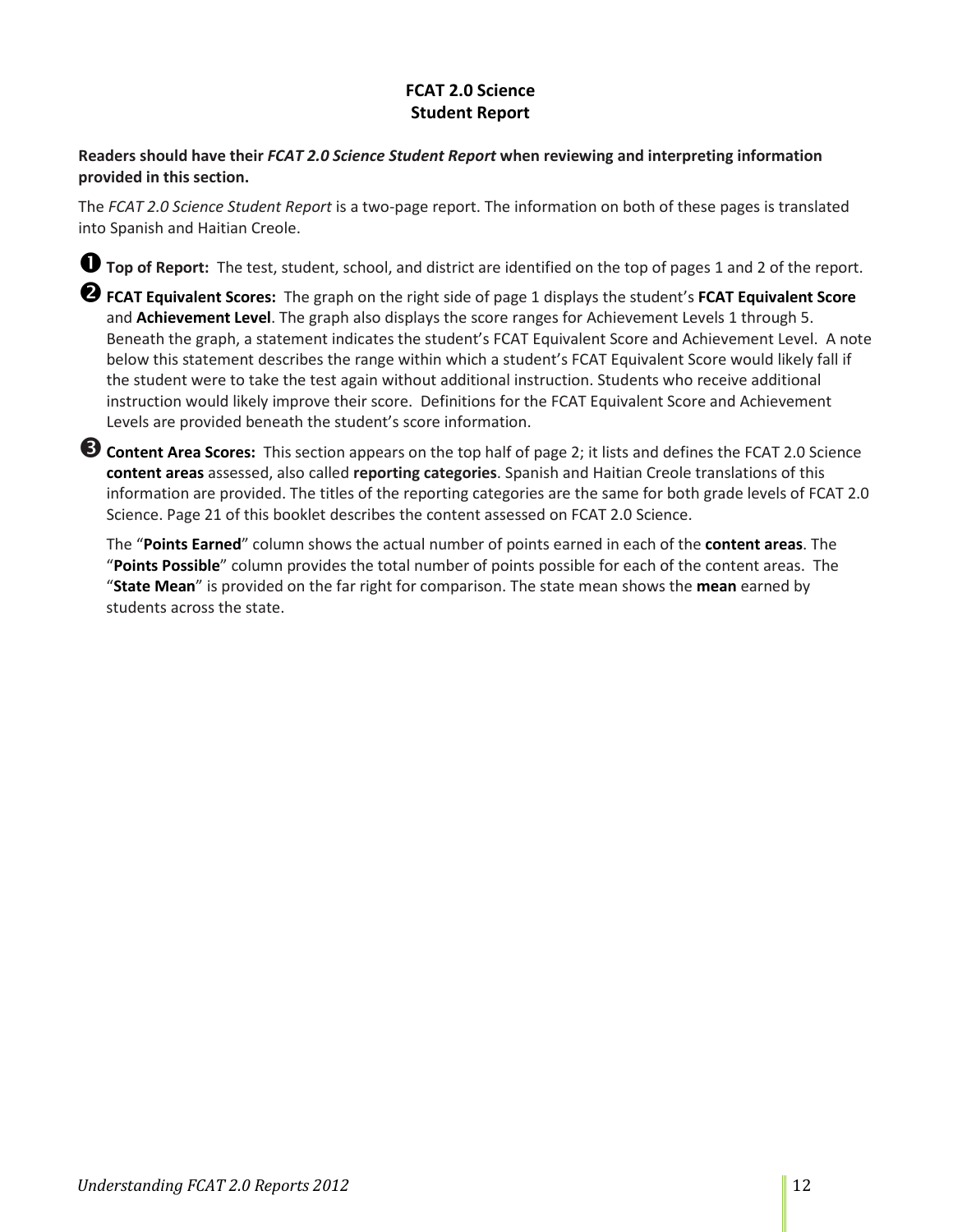# **FCAT 2.0 Reading Retake Student Report**

# <span id="page-12-0"></span>**Readers should have their** *FCAT 2.0 Reading Retake Student Report* **when reviewing and interpreting information provided in this section.**

The *FCAT 2.0 Reading Retake Student Report* is a two-page report that provides results for students who took the FCAT 2.0 Reading Retake.

**Top of Report:** The test, student, school, and district are identified on the top of pages 1 and 2.

**FCAT 2.0 Scores:** The area labeled "Your Score and **Achievement Level**" contains a graph that displays the student's **FCAT 2.0 Score** and Achievement Level and indicates whether the student earned a passing score on the test. The graph also displays the score ranges for Achievement Levels 1 through 5. To the right of the graph, a statement indicates whether the student earned a passing score, followed by a statement identifying the student's FCAT 2.0 Reading Score and Achievement Level. A note below this statement describes the range within which a student's FCAT 2.0 Reading Score would likely fall if the student were to take the test again without additional instruction. Students who receive additional instruction would likely improve their score.

**Achievement Levels:** Definitions for **Achievement Levels** 1 through 5 are provided at the bottom of page 1.

**Content Area Scores:** This section appears at the top of page 2; it lists and defines the FCAT 2.0 Reading **content areas** assessed, also called **reporting categories**. Pages 18-20 of this booklet describe the content assessed on FCAT 2.0 Reading and Mathematics.

The "**Points Earned**" column shows the actual number of points earned in each of the **content areas**. The "**Points Possible**" column provides the total number of points possible for each of the content areas.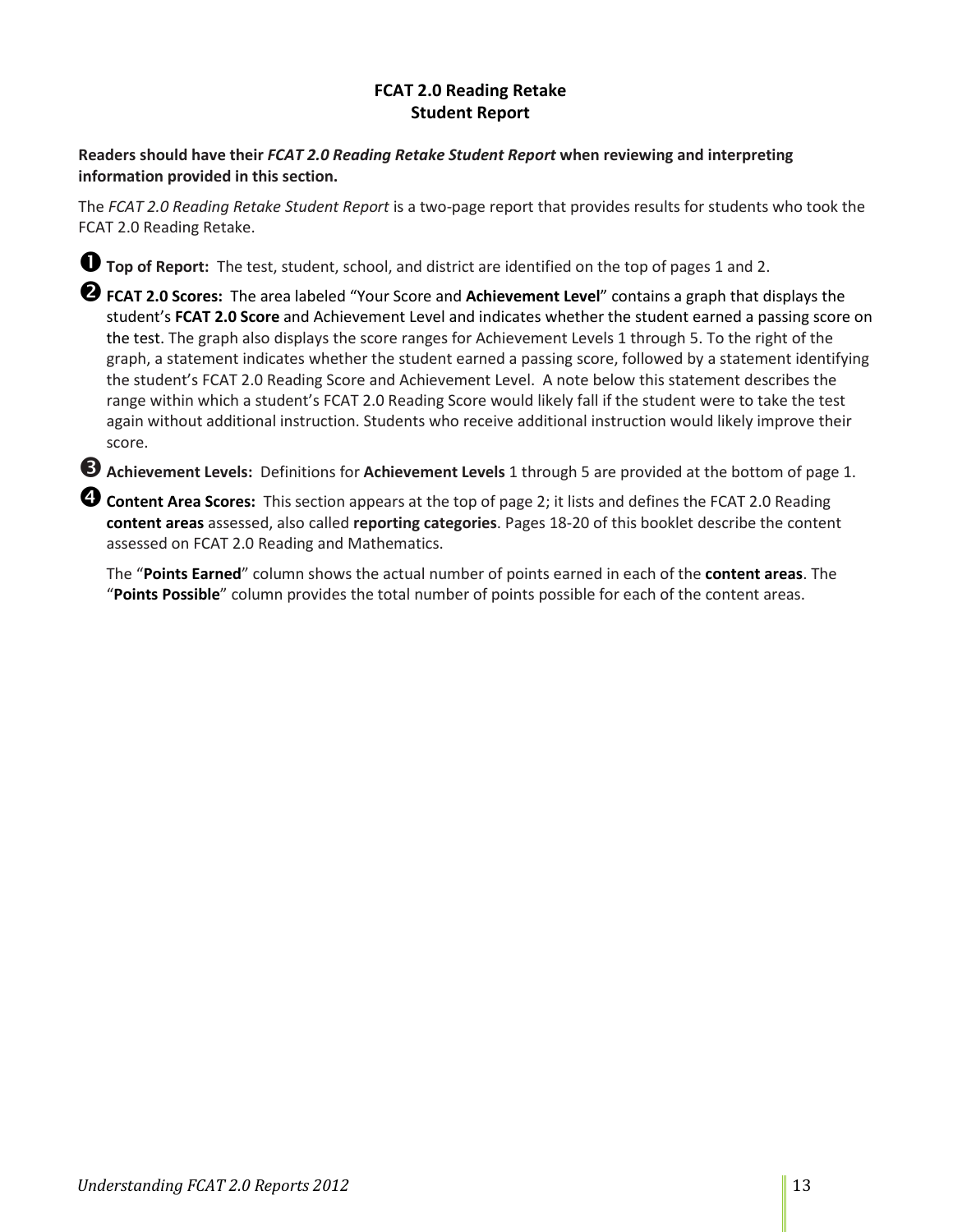# **FCAT 2.0 Reading and Mathematics School Report of Students**

<span id="page-13-0"></span>**Readers should have their** *FCAT 2.0 Reading School Report of Students***,** *FCAT 2.0 Mathematics School Report of Students***, or** *FCAT 2.0 Reading Retake School Report of Students* **when reviewing and interpreting information provided in this section. Only authorized district and school personnel may access this report, since it contains confidential student information.**

**Top of Report:** The title of the report is printed here. It identifies the content of the report and the grade level of the data included in the report. The name and number of the district and school are also printed in this area.

**Left Side of Report:** The name and student ID for all students whose tests were submitted for scoring appear in the first two columns. The FCAT 2.0 **Developmental Scale Score (DSS)**, also called the **FCAT 2.0 Score**, is provided in the third column. For students receiving "NR" in the DSS column, the footnote at the bottom of the report details reasons why the score is not reported (see page 10 for NR codes). If a student has "NT" in the DSS column, this means that the student was not tested. The "Passed" column only appears on the FCAT 2.0 Reading reports for grade 10 and retake students. For students entering grade 9 in the 2010-11 school year and thereafter, the passing score for high school graduation is the minimum scale score in Achievement Level 3; therefore, the designated passing score on the Grade 10 FCAT 2.0 Reading report is 245 or above. Students who entered grade 9 in the 2009-10 school year must earn a passing score that is concordant to or higher than a Grade 10 FCAT Reading Equivalent Scale Score of 1926; therefore, the designated passing score on the 2012 FCAT 2.0 Reading Retake report is 241 or above. The *School Report of Students* indicates whether a student earned a passing score with a "Y" (Yes) or "N" (No).

 **Achievement Level Section:** This section of the report indicates the student's **Achievement Level**. The **DSS**  range for each Achievement Level is provided in the header.

**Points Earned by Content Area:** The first row of information shown in this section provides the "**Points Possible**" for each **content area**, or **reporting category**, which vary by subject and grade level. If the student received a score, the **points earned** by content area appear on each student's row. The *School Report of Students* does not contain summary information.

**Results for Students Matched to Previous Year:** This section provides information on the results matched to the previous year for each student. This section does not appear on grade 3 reports because there is no prior year's data to match. This section includes the previous year's FCAT 2.0 **Achievement Level** and **DSS** as well as the "**DSS Change**" from 2011 to 2012 for each student with a record that matched to the previous year. If a student tested in 2011, his or her score has been placed on the new FCAT 2.0 reporting scale, which is based on new standards. Because a different scale was used to report Spring 2011 FCAT 2.0 Reading and Mathematics scores, the converted 2011 score is being provided so that the student's performance and DSS Change can be shown on the new scale. When a student does not have a match to the previous year, an "NM" (No Match to Previous Year) will appear in this column.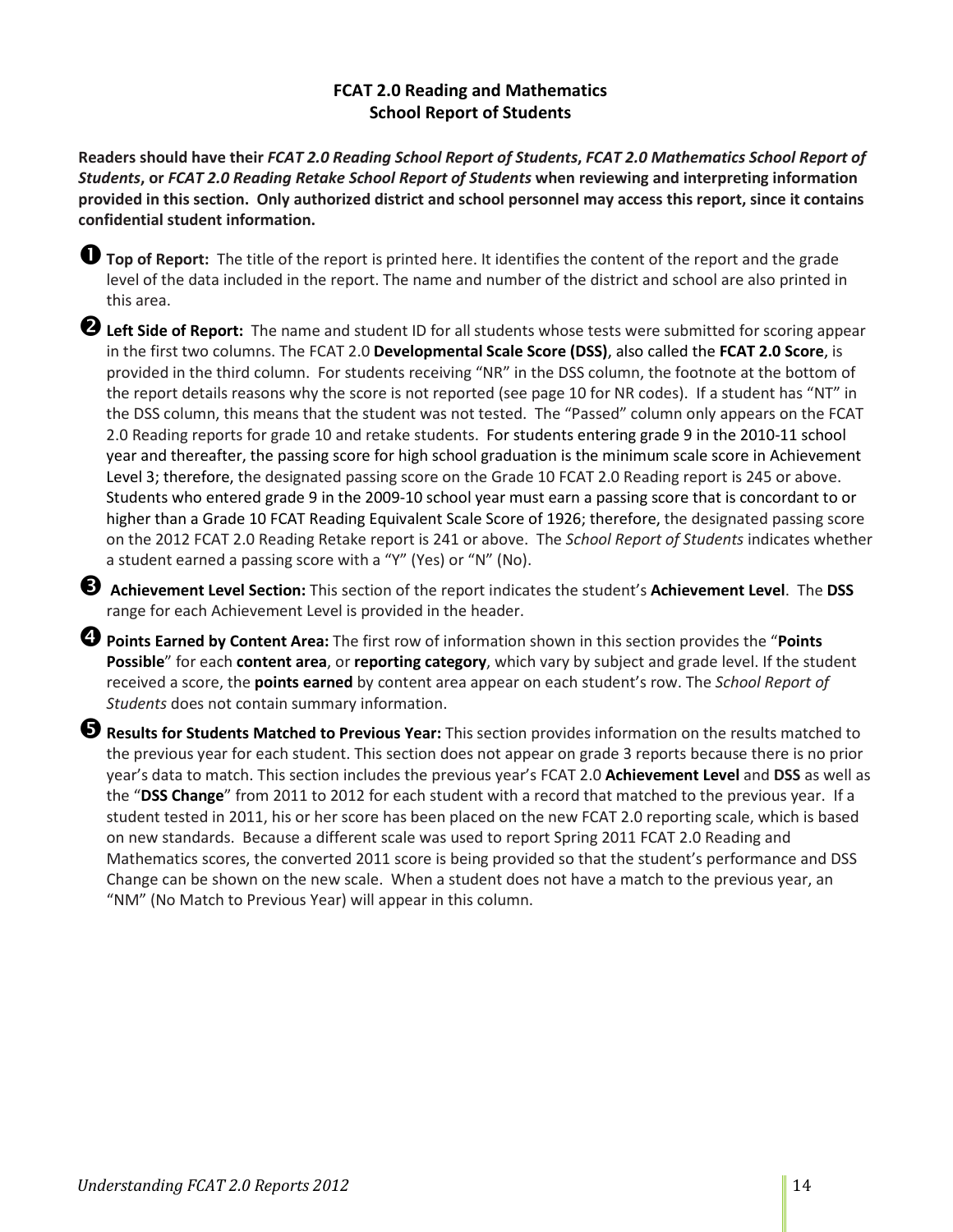# **FCAT 2.0 Science School Report of Students**

<span id="page-14-0"></span>**Readers should have their** *FCAT 2.0 Science School Report of Students* **when reviewing and interpreting information provided in this section. Only authorized district and school personnel may access this report, since it contains confidential student information.**

**U** Top of Report: The title of the report is printed here. It identifies the content of the report and the grade level of the data included in the report. The name and number of the district and school are also printed in this area.

**Left Side of Report:** The name and student ID for all students whose tests were submitted for scoring appear in the first two columns. The **FCAT Equivalent Scale Score** is provided in the third column. For students receiving "NR" in the **FCAT Equivalent Scale Score** column, the footnote at the bottom of the report details reasons why the score is not reported (see page 10 for NR codes). If a student has "NT" in the FCAT Equivalent Scale Score column, this means that the student was not tested.

**Achievement Level Section:** This section of the report indicates the student's **Achievement Level**. The **FCAT Equivalent Scale Score** range for each Achievement Level is provided in the header.

**Points Earned by Content Area:** The first row of information shown in this section provides the "**Points Possible**" for each **content area**, or **reporting category**, which vary by grade level. If the student received a score, the **points earned** by content area appear on each student's row. The *School Report of Students* does not contain summary information.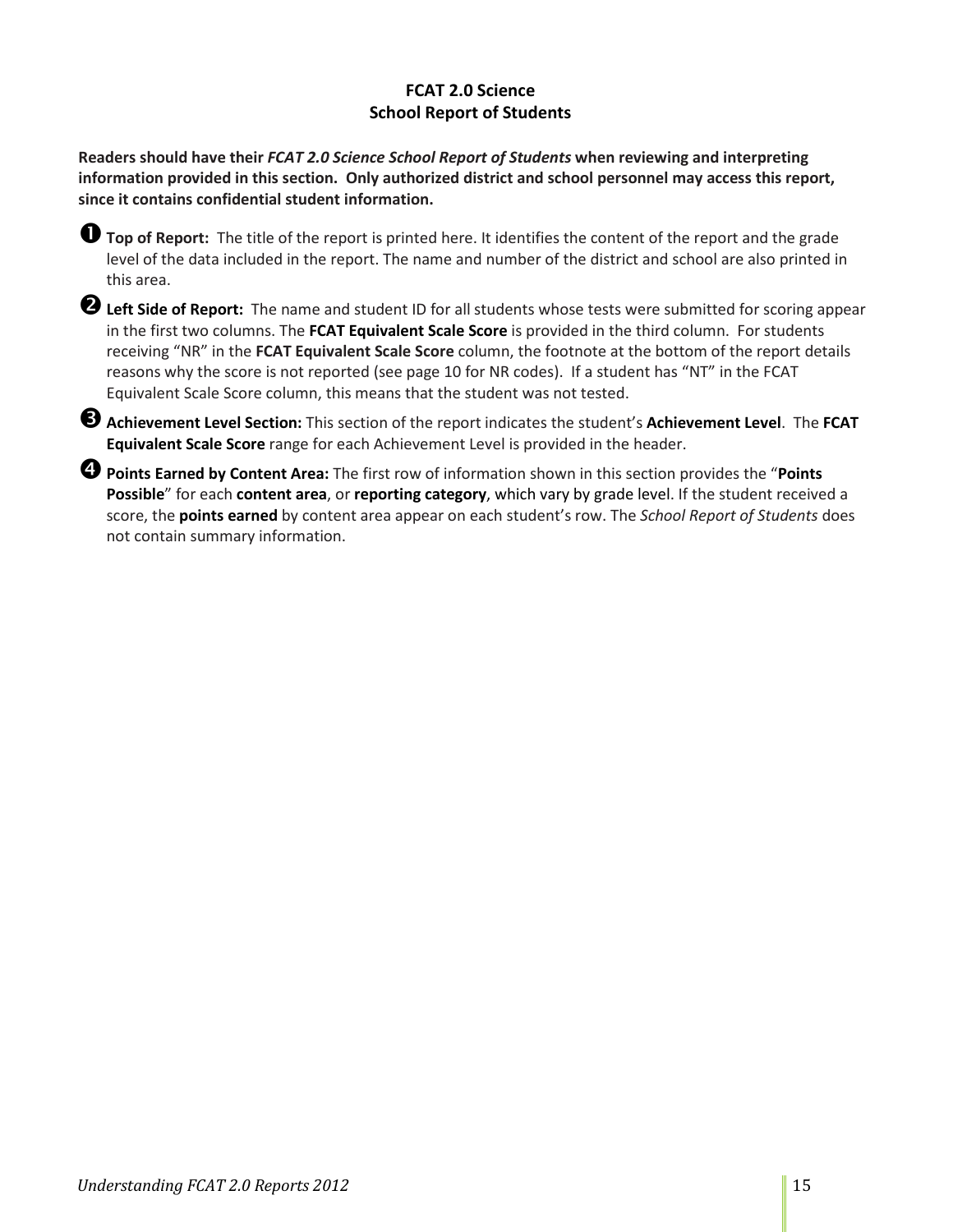# **FCAT 2.0 Reading and Mathematics State and District Reports of Results**

<span id="page-15-0"></span>**Readers should have one of the following FCAT 2.0 Reading or Mathematics reports when reviewing and interpreting information provided in this section:** *District Report of Schools***,** *District Summary***,** *State Report of Districts***, and** *State Summary***. These reports are formatted similarly.** 

**Top of Reports:** The title of the report is printed here. It identifies the content of the report and the grade level of the data included in the report. The name and number of the district are also printed in this area on district-level reports.

**Left Side of Reports:** Identifying information for the district or school is provided in the first column. The number of students tested appears in the second column of all reports. The **Mean Developmental Scale Score (DSS)** is provided in the third column. The "Percent Passing" column only appears on the FCAT 2.0 Reading reports of results for grade 10 and retake students and indicates the percentage of students who earned a passing score. For students entering grade 9 in the 2010-11 school year and thereafter, the passing score for high school graduation is the minimum scale score in Achievement Level 3; therefore, the designated passing score on the Grade 10 FCAT 2.0 Reading report is 245 or above. Students who entered grade 9 in the 2009-10 school year must earn a passing score that is concordant to or higher than a Grade 10 FCAT Reading Equivalent Scale Score of 1926; therefore, the designated passing score on the 2012 FCAT 2.0 Reading Retake report is 241 or above. On the *FCAT 2.0 Reading State* and *District Summary Reports*, "NA" appears in the "Percent Passing" column for grades 3-9 to indicate not applicable.

**Percent in Each Achievement Level:** This section of the report indicates the percentage of students who scored within each **Achievement Level**. The **DSS** range for each Achievement Level is provided in the header of the *District Report of Schools* and *State Report of Districts*. Tables providing the DSS ranges for the Achievement Levels for each grade and subject are provided at the bottom of the *District Summary* and *State Summary*.

**Mean Points Earned by Content Area:** The first row of information shown in this section provides the "**Points Possible**" for each **content area**, or **reporting category**, which varies by subject and grade level. The other information in this section varies depending on the report:

- The *District Report of Schools* displays **mean points earned** by school.
- The *State Report of Districts* displays mean points earned by district.
- The *District Summary* displays district- and state-level mean points earned, grouped by student grade level.
- The *State Summary* displays state-level mean points earned, grouped by student grade level.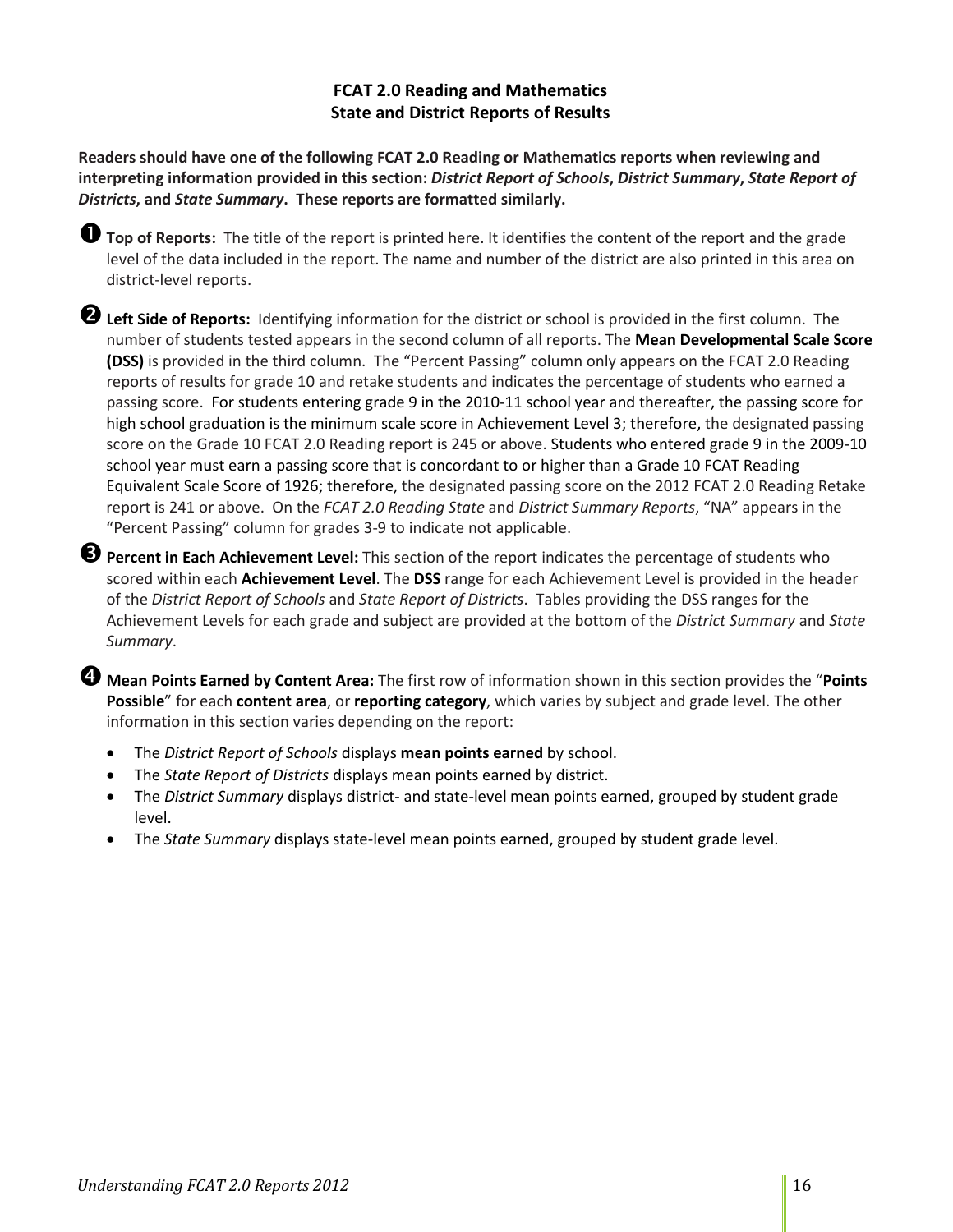# **FCAT 2.0 Science State and District Reports of Results**

<span id="page-16-0"></span>**Readers should have one of the following FCAT 2.0 Science reports when reviewing and interpreting information provided in this section:** *District Report of Schools***,** *District Summary***,** *State Report of Districts***, and**  *State Summary***. These reports are formatted similarly.** 

**Top of Reports:** The title of the report is printed here. It identifies the content of the report and the grade level of the data included in the report. The name and number of the district are also printed in this area on district-level reports.

**Left Side of Reports:** Identifying information for the district or school is provided in the first column. The number of students tested appears in the second column of all reports. The **Mean FCAT Equivalent Scale Score** is provided in the third column.

**Percent in Each Achievement Level:** This section of the report indicates the percentage of students who scored within each **Achievement Level**. The **FCAT Equivalent Scale Score** range for each Achievement Level is provided in the header of the *District Report of Schools* and *State Report of Districts*. Tables providing the FCAT Equivalent Scale Score ranges for the Achievement Levels for each grade are provided at the bottom of the *District Summary* and *State Summary*.

**Mean Points Earned by Content Area:** The first row of information shown in this section provides the "**Points Possible**" for each **content area**, or **reporting category**, which varies by grade level. The other information in this section varies depending on the report:

- The *District Report of Schools* displays **mean points earned** by school.
- The *State Report of Districts* displays mean points earned by district.
- The *District Summary* displays district- and state-level mean points earned, grouped by student grade level.
- The *State Summary* displays state-level mean points earned, grouped by student grade level.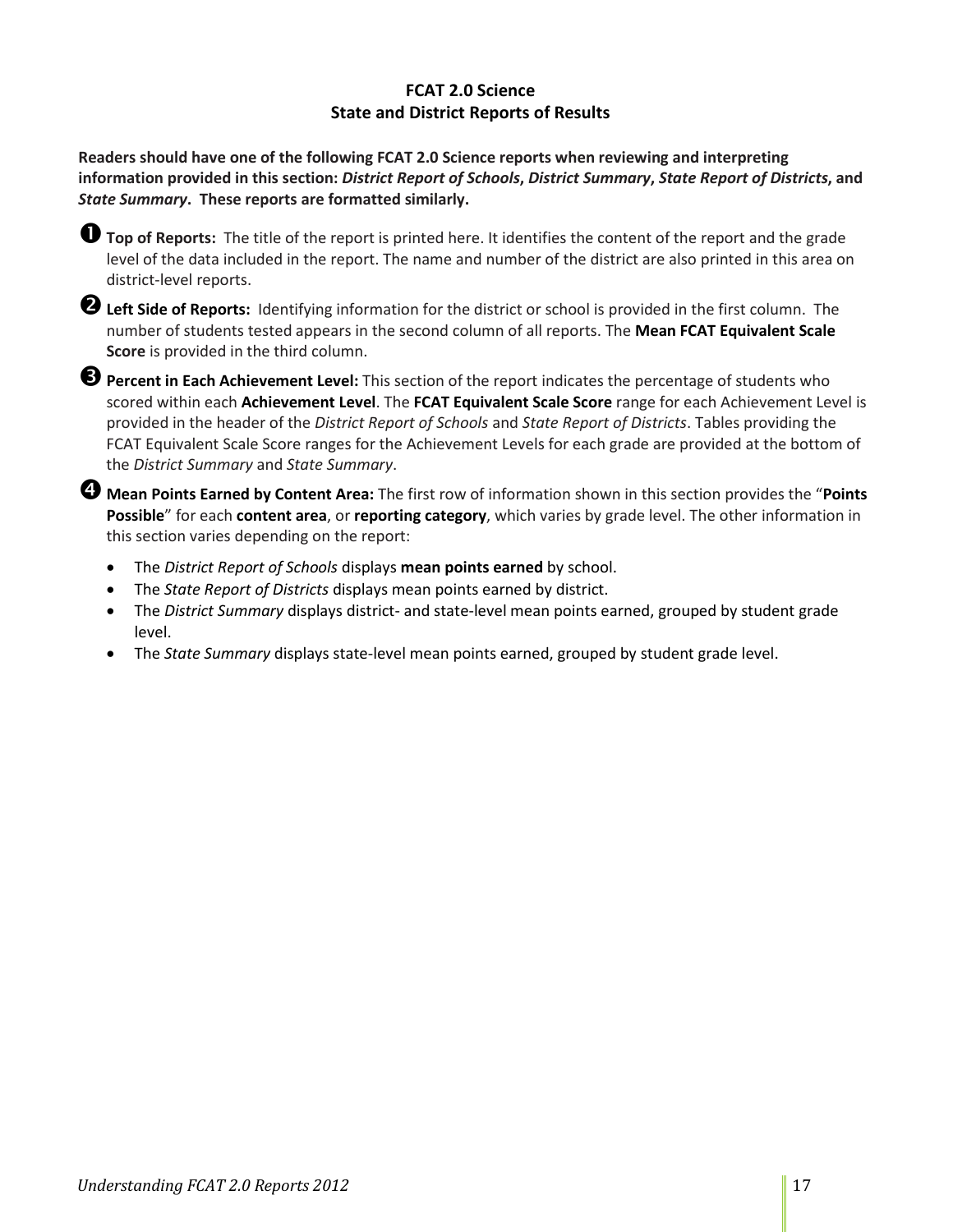# <span id="page-17-0"></span>*FCAT 2.0 Content*

The content of each statewide assessment is organized by **reporting categories** that are used for test design, scoring, and reporting purposes. Reporting categories group the assessed student knowledge and skills, or **benchmarks**, into broad **content areas**. The FCAT 2.0 Reading and Science reporting categories are the same for each grade level, and the FCAT 2.0 Mathematics reporting categories differ by grade level. In reading, students build upon fundamental reading skills as they progress from grade to grade; therefore, the same reporting categories organize the reading skills assessed for all grade levels. The difficulty of the concepts assessed on FCAT 2.0 Science progresses systematically from grade 5 to grade 8. In mathematics, because students are introduced to new skill sets as they progress from grade to grade, reporting categories vary by grade level.

# **FCAT 2.0 Reading Reporting Categories**

<span id="page-17-1"></span>FCAT 2.0 Reading measures student achievement of the *Next Generation Sunshine State Standards* in reading and literature. For grades 3-10, FCAT 2.0 Reading consists of **multiple-choice items** that assess students' comprehension of various types of reading selections.

For all grade levels tested, FCAT 2.0 Reading assesses what students know and are able to do in the broad **reporting categories** listed below. The difficulty of the concepts assessed on FCAT 2.0 Reading progresses systematically from grade to grade, as does the complexity of the text presented to the student at each grade level.

# **Grades 3-10**

- **Vocabulary** Students use multiple strategies to determine the meaning of grade-appropriate vocabulary words.
- **Reading Application** Students use a variety of strategies to comprehend text suitable for the grade level.
- **Literary Analysis: Fiction and Nonfiction** Students identify, analyze, and apply knowledge of the elements of a variety of literary texts, both fiction and nonfiction.
- **Informational Text and Research Process** Students comprehend and interpret informational text from a variety of sources.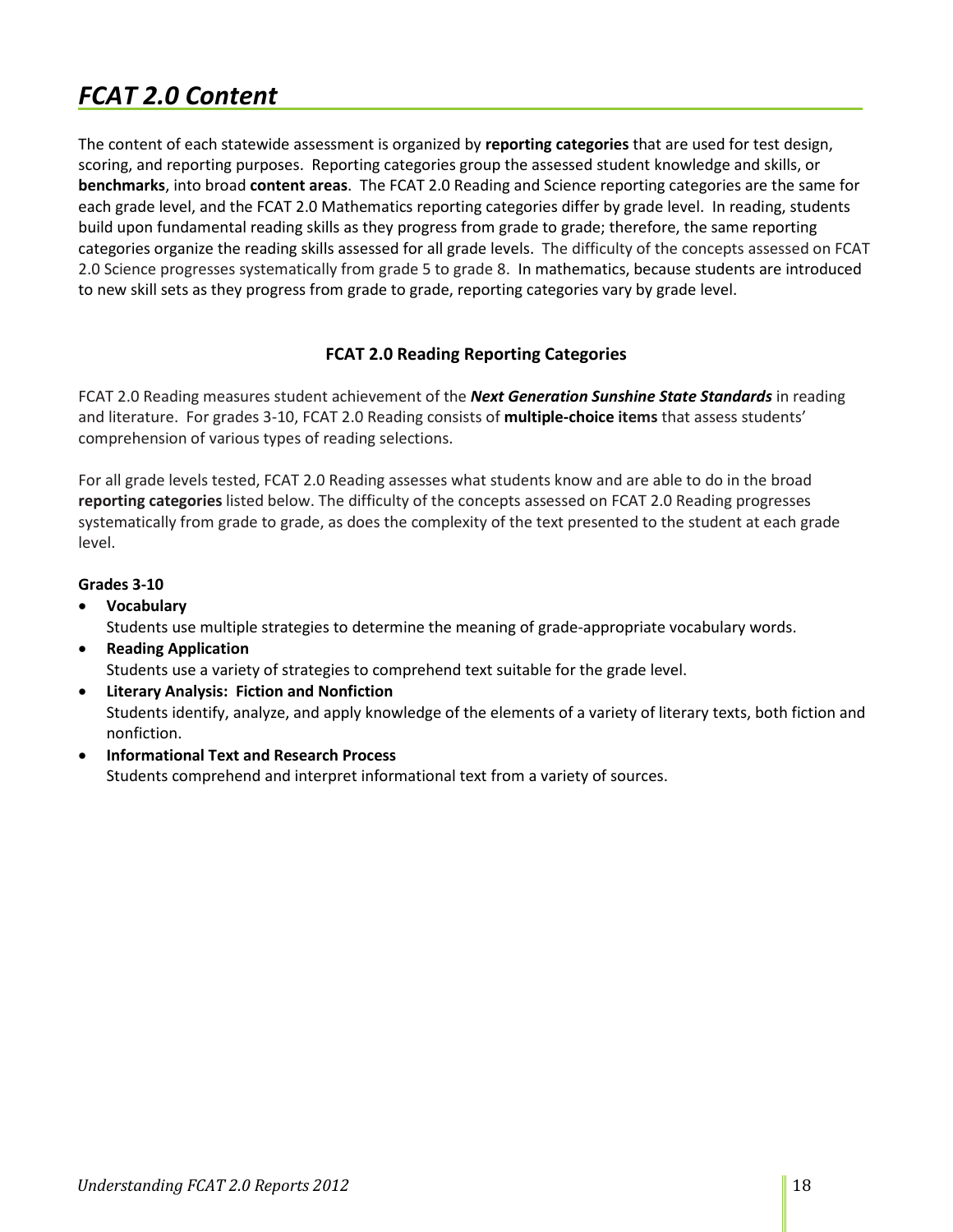# **FCAT 2.0 Mathematics Reporting Categories**

<span id="page-18-0"></span>FCAT 2.0 Mathematics measures student achievement of the *Next Generation Sunshine State Standards* in mathematics. For grade 3, FCAT 2.0 Mathematics includes only **multiple-choice items**. For grades 4 through 8, FCAT 2.0 Mathematics includes both **gridded-response** and multiple-choice items.

For all grade levels tested, FCAT 2.0 Mathematics assesses what students know and are able to do in the broad **reporting categories** listed below. The difficulty of the concepts assessed on FCAT 2.0 Mathematics progresses systematically from grade to grade, as does the complexity of the numerals and mathematical operations included at each grade level.

#### **Grade 3**

• **Number: Operations, Problems, and Statistics**

Students use number concepts and computation skills to solve real-world problems; create, analyze, and represent patterns and relationships; and construct and analyze data displays and graphs.

• **Geometry and Measurement** Students describe and analyze properties of two-dimensional shapes, including symmetry and congruence; solve problems related to perimeter; and measure objects and tell time.

#### • **Number: Fractions**

Students use models to represent fractions and equivalent fractions, including fractions greater than one; and compare and order fractions.

#### **Grade 4**

• **Number: Operations and Problems**

Students use number concepts and computation skills to solve real-world problems; and analyze patterns and relationships using expressions, equations, and visual representations.

- **Geometry and Measurement** Students determine the area of two-dimensional shapes; classify angles and identify the results of transformations; and use spatial reasoning to solve geometric problems.
- **Number: Base 10 and Fractions** Students identify and estimate decimals; relate fractions, decimals, and percents; and compare and order fractions and decimals**.**

# **Grade 5**

• **Number: Base Ten and Fractions**

Students divide multi-digit whole numbers, including solving real-world problems; and add and subtract decimals, fractions, and mixed numbers.

- **Geometry and Measurement** Students analyze shapes and solve problems related to area, surface area, and volume; compare units of measure within the same system of measurement; and identify ordered pairs on a coordinate plane.
- **Expressions, Equations, and Statistics** Students simplify expressions and use properties of equality to solve equations and real-world problems; and analyze graphs appropriate to the context of the situation.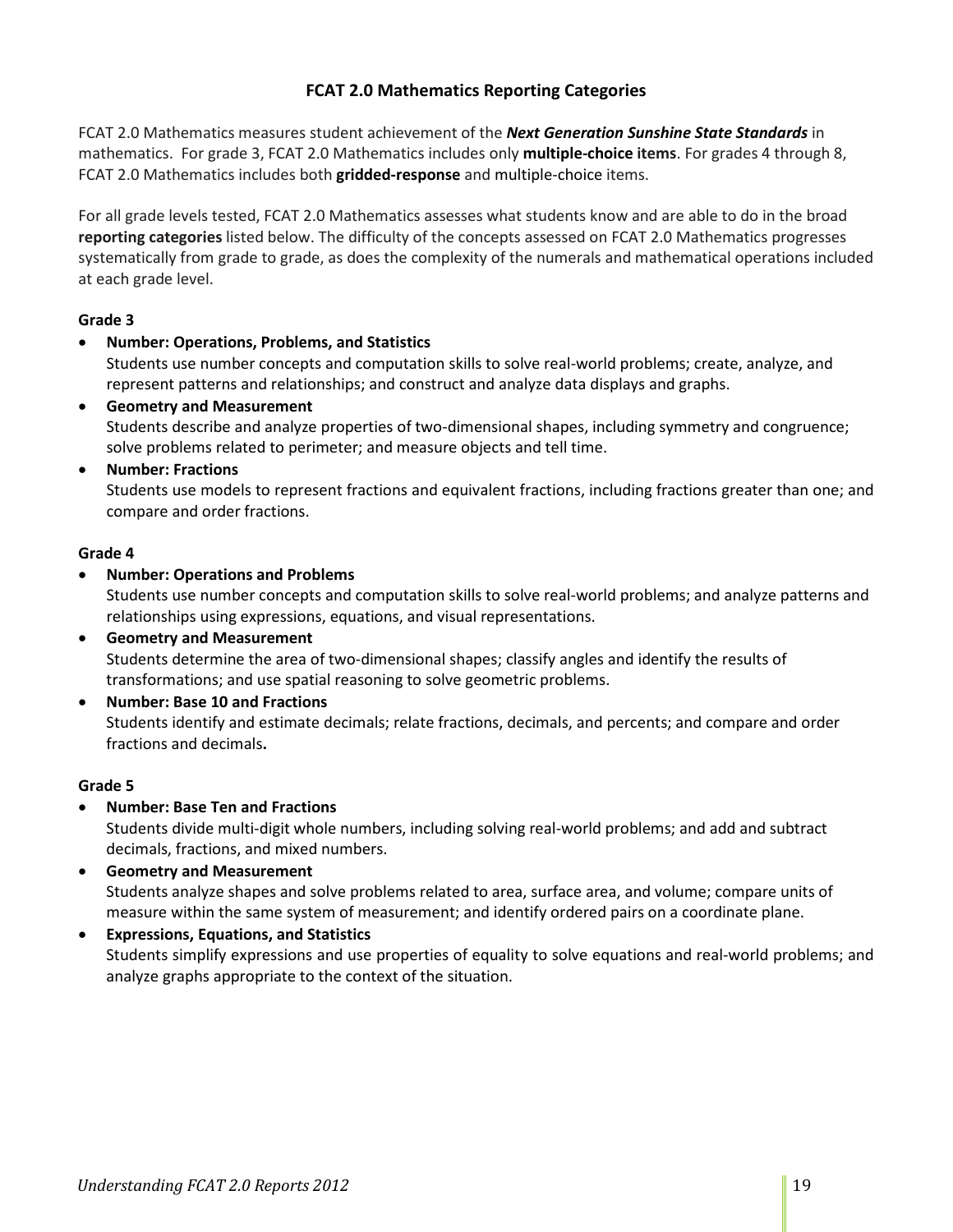# **Grade 6**

• **Fractions, Ratios, Proportional Relationships, and Statistics**

Students multiply and divide fractions and decimals, and solve real-world problems involving percents, ratios, and rates; and analyze and determine measures of central tendency and variability.

- **Expressions and Equations** Students evaluate expressions, equations, and inequalities; and use algebraic notation to describe linear functions and simple relations.
- **Geometry and Measurement** Students analyze and solve problems involving perimeter, area of two-dimensional composite figures, and the volume of prisms.

#### **Grade 7**

• **Geometry and Measurement**

Students solve problems involving the transformation of figures on a coordinate plane; determine the volume and surface area of three-dimensional figures; and compare and convert units of measure.

- **Ratios and Proportional Relationships** Students solve problems using ratios and apply proportional relationships to real-world and mathematical situations.
- **Number: Base Ten**

Students solve real-world problems using operations on all rational numbers and use different strategies to solve linear equations.

• **Statistics and Probability**

Students analyze graphs and make generalizations from population samples; and determine and use probability to make predictions.

#### **Grade 8**

- **Expressions, Equations, and Functions** Students analyze and represent linear functions to solve linear equations and systems of linear equations; and solve and graph inequalities.
- **Geometry and Measurement** Students analyze two- and three-dimensional figures by using distance and angle; and compare and convert units of measure.
- **Number: Operations, Problems, and Statistics** Students solve real-world problems using operations on real numbers; and analyze and summarize data sets.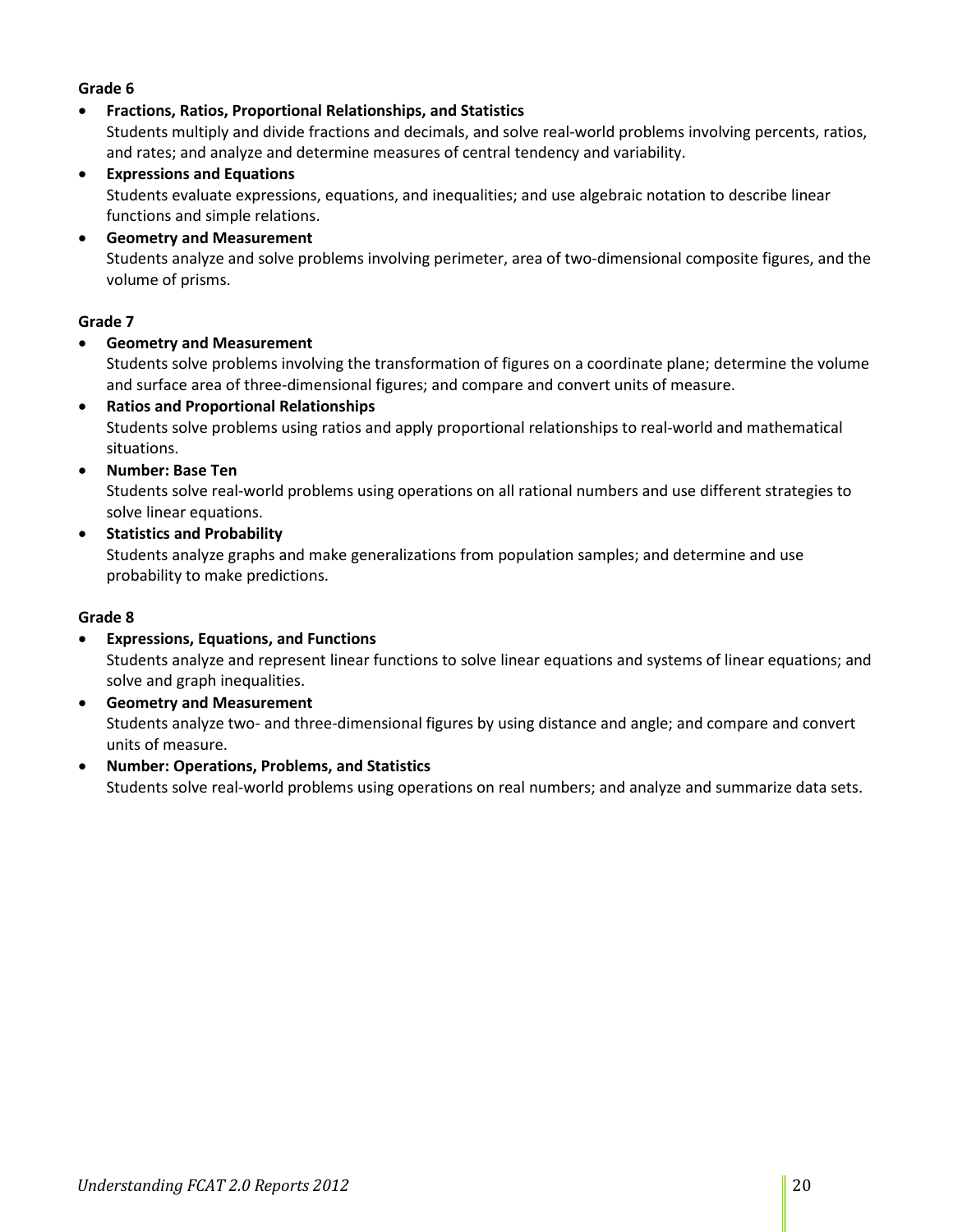# **FCAT 2.0 Science Reporting Categories**

<span id="page-20-0"></span>FCAT 2.0 Science measures student achievement of the *Next Generation Sunshine State Standards* in science. For grades 5 and 8, the FCAT 2.0 Science assessment includes only **multiple-choice items**.

For both grade levels tested, FCAT 2.0 Science assesses what students know and are able to do in the broad **reporting categories** listed below. The difficulty of the concepts assessed on FCAT 2.0 Science progresses systematically from grade 5 to grade 8.

#### **Grade 5**

### • **Nature of Science**

Students evaluate investigations and experiments; organize data; identify the control group in an experiment; interpret data and analyze information; and distinguish between observations and opinions.

#### • **Earth and Space Science**

Students distinguish among objects in our Solar System; identify categories of rocks and characteristics of minerals; differentiate between physical weathering and erosion; identify characteristics associated with different climate zones; and identify factors that affect weather.

#### • **Physical Science**

Students identify basic forms of energy; identify familiar forces; trace the conversion of electric energy into other forms of energy; and distinguish relationships among mass, force, and motion.

# • **Life Science**

Students identify the function of human body organs; compare life cycles of Florida plants and animals; identify adaptations in animals and plants that allow them to survive; and trace energy through a food chain.

#### **Grade 8**

### • **Nature of Science**

Students identify test and outcome variables in an experiment; differentiate between experiments and investigations; analyze information to make inferences or predictions; differentiate between replication and repetition; and distinguish between theories and laws.

#### • **Earth and Space Science**

Students relate the positions of the Sun, Moon, and Earth that result in tides, moon phases, and eclipses; identify Earth changes due to weathering, erosion, and plate tectonics; and recognize that the Sun's energy influences global atmospheric patterns.

#### • **Physical Science**

Students classify substances by physical properties; differentiate between physical and chemical change; distinguish between kinetic and potential energy; and differentiate contact forces and forces acting at a distance.

# • **Life Science**

Students identify functions of the human body systems; classify organisms; identify ways genetic variation contributes to the scientific theory of evolution; determine probabilities for genotypic and phenotypic combinations; and distinguish relationships among organisms in a food web.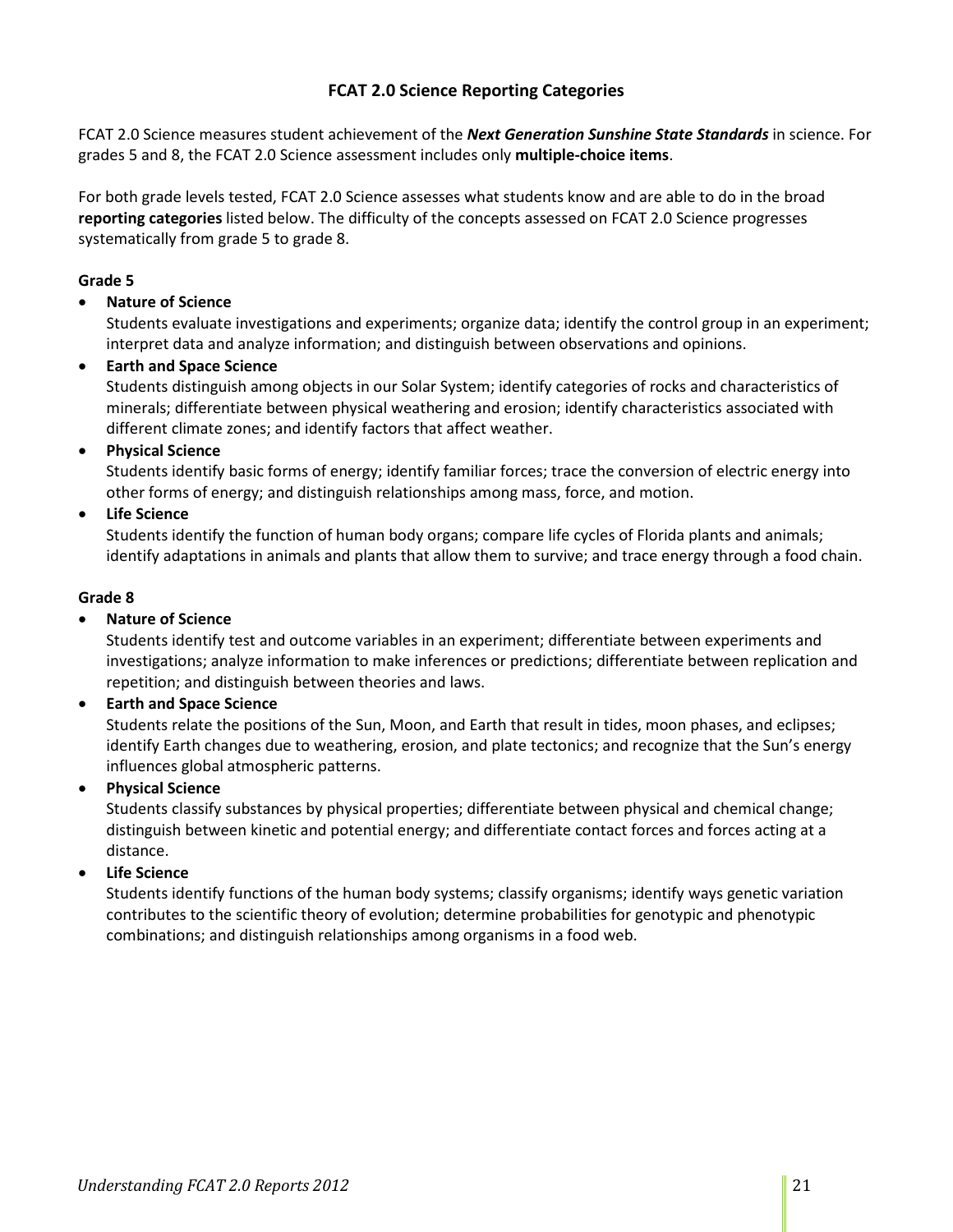# <span id="page-21-0"></span>*Computer-Based Testing*

In 2012, the Grades 6 and 10 FCAT 2.0 Reading and the FCAT 2.0 Reading Retake are administered on the computer as part of Florida's commitment to moving to **computer-based testing** for statewide assessments. Not only is computer-based testing a more cost-efficient and environmentally friendly method for test delivery, but it will ultimately provide the ability to test students later in the school year because less time is required for the scoring and reporting processes. To view the schedule for transitioning to computer-based testing, see the document *Transition to Next-Generation Computer-Based Tests in Florida* at [http://www.fldoe.org/asp/k12memo/pdf/tngcbtf.pdf.](http://www.fldoe.org/asp/k12memo/pdf/tngcbtf.pdf)

# **Practice Tests**

Prior to taking a computer-based test, students are required to participate in a practice test session at their school in order to become familiar with the testing tools and platform. **Computer-based practice tests**, called **Electronic Practice Assessment Tools (ePATs)**, are also provided online at [www.FLAssessments.com/ePAT.](http://www.flassessments.com/ePAT)

# **E-Tools**

The tools and resources available to students will vary slightly depending on the **subject area** assessed. All students taking a computer-based FCAT 2.0 Reading assessment will have access to the following **e-tools** in the computer-based platform:

- **Review:** Students use this e-tool to mark questions to be reviewed at a later time. Before exiting the assessment and submitting their responses, students are taken to a screen that identifies questions that are answered, unanswered, and marked for review.
- **Eliminate Choice:** Students use this tool to mark through answer choices that they wish to eliminate.
- **Highlighter:** Students use this tool to highlight sections of the question or passage.
- **Eraser:** Students use the eraser to remove marks made by the highlighter or the eliminate-choice tool.
- **Help:** Students may click the Help icon to learn more about the e-tools. The Help text appears in a separate window.
- **Notepad:** Students may use the notepad to make notes on a particular item or passage for later reference. Notes stay with the item or passage.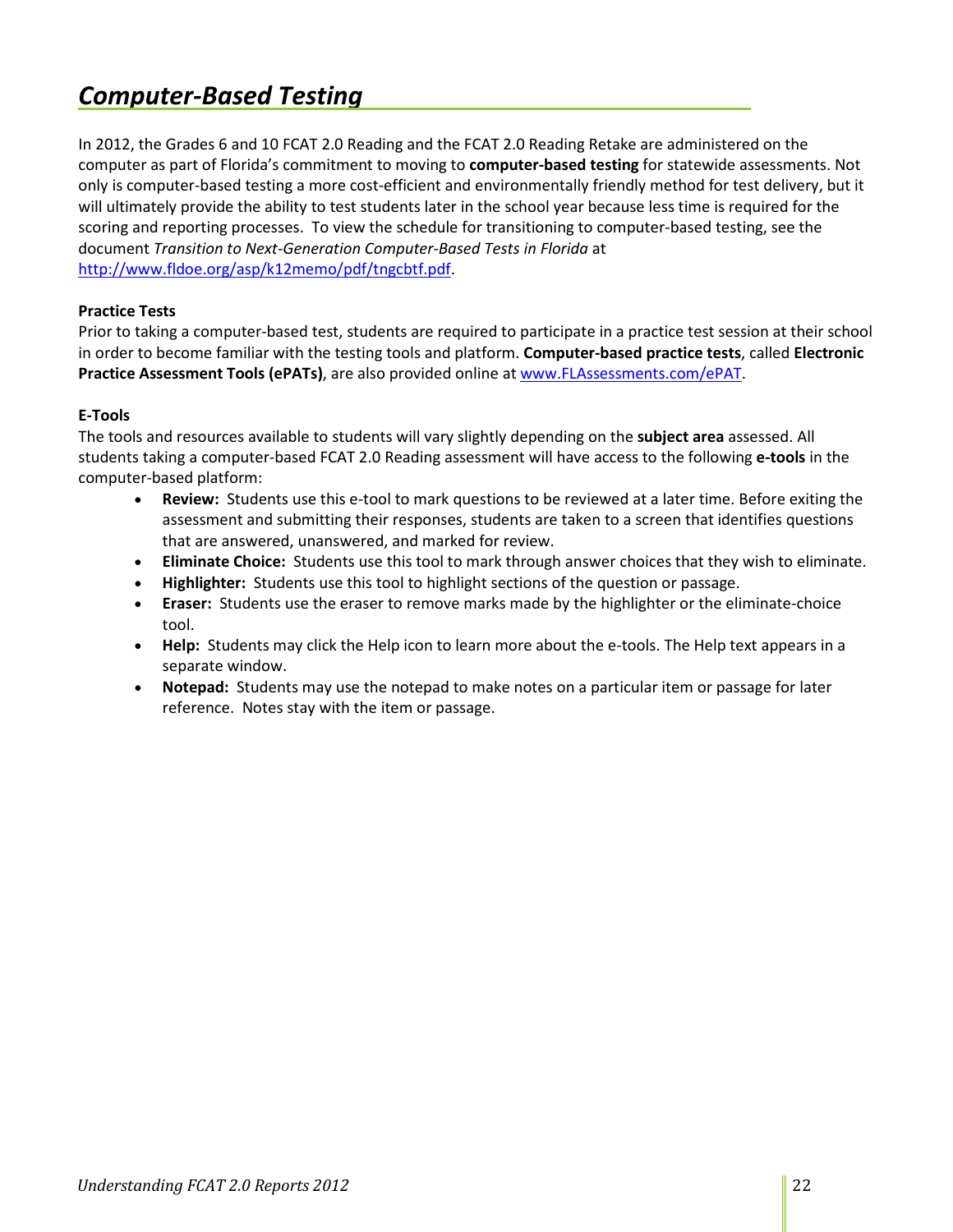# <span id="page-22-0"></span>*Glossary*

Note: Terms defined in this glossary that have been cross-referenced appear in **bold text** the first time they are referenced in a definition other than their own.

**Achievement Levels**—Five categories of achievement that represent the success students demonstrate with the content assessed. The Achievement Levels are helpful in interpreting what a student's score represents. Achievement Levels range from 1 to 5, with Level 1 being the lowest and Level 5 being the highest. To be considered on grade level, students must achieve Level 3 or higher. 2012 FCAT 2.0 Reading and Mathematics scores are reported on the newly established FCAT 2.0 Reading and Mathematics score scales. 2012 FCAT 2.0 Science scores are reported using the existing FCAT Science Achievement Level scoring table (see page 7). Achievement Levels for the FCAT 2.0 Science scale will be available beginning in 2013 and will be established with the input of classroom teachers, curriculum specialists, education administrators, and other interested citizens.

**Benchmark**—A specific statement that describes what students should know and be able to do. The benchmarks are part of the **NGSSS**.

**Computer-Based Practice Test**—Students participate in a practice test session at school that demonstrates the tools and **item** types they will see on the actual assessment. The practice test is delivered through an **Electronic Practice Assessment Tool (ePAT)**, which mimics the software the students will use on the day of testing. This practice test is not intended to be a predictor of performance on the assessment. Students may also practice on their own by accessing the appropriate ePAT a[t www.FLAssessments.com/ePAT.](http://www.flassessments.com/ePAT)

**Computer-Based Testing**—Several Florida statewide assessments are now being administered using a computerbased format. In 2012, Grades 6 and 10 FCAT 2.0 Reading and the FCAT 2.0 Reading Retake are given in a computer-based format, with paper-based accommodations offered for eligible students. When testing on the computer, students make their answer choices using the mouse or keyboard, and they may use various **e-tools**, such as the eliminate-choice tool or the review tool, as they work. Once they have completed the test, they submit their answers electronically. Before exiting the assessment and submitting their responses, students are taken to a screen that identifies questions that are answered, unanswered, and marked for review.

#### **Content Area**—See **Reporting Category**.

**Content Area Scores**—The actual number of questions answered correctly within each **reporting category** of FCAT 2.0 Reading, Mathematics, and Science. For example, the content area scores are reported for the following reporting categories for Grade 3 FCAT 2.0 Mathematics: *Number: Operations, Problems, and Statistics; Geometry and Measurement; and Number: Fractions*. Content area scores are also referred to as raw scores.

**Developmental Scale Score (DSS)**—A type of scale score used to determine a student's annual progress from grade to grade. During the fall of 2011, a vertical scaling study was conducted so that performance can be compared across all grade levels as it was for the FCAT. The DSS scale for FCAT 2.0 Reading ranges from 140 to 302 across grades 3-10, and the DSS scale for FCAT 2.0 Mathematics ranges from 140 to 298 across grades 3-8. On the *FCAT 2.0 Reading and Mathematics Parent and Student Reports*, the DSS is called the **FCAT 2.0 Score**.

**DSS Change**—A calculation made by the subtraction of two years' **Developmental Scale Scores (DSS)**, which yields the amount of change across the two years, e.g., 2012 DSS – 2011 DSS = DSS Change. This number can be large for students who move from a low **Achievement Level** 1 score to a low Achievement Level 2 score. It also can be small for a student who maintains a high score in Achievement Level 4. The DSS Change can be understood best when also considering the Achievement Level scores for the two years.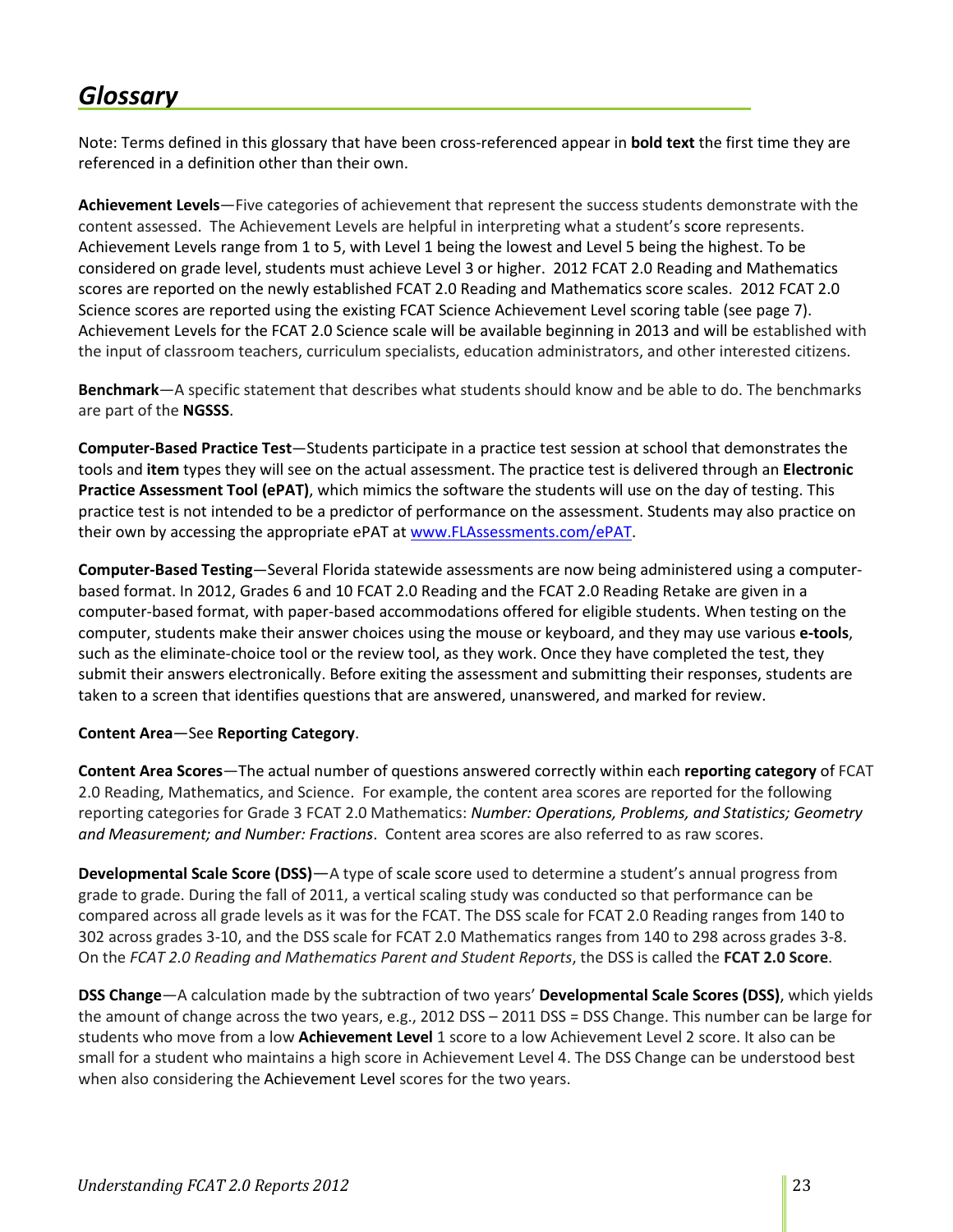**Equipercentile Linking Method**—For the first year, FCAT 2.0 scores are linked to the existing FCAT score scale through the equipercentile linking method. By this method, 2012 FCAT 2.0 Science scores have been linked to 2011 FCAT Science scores and 2011 FCAT 2.0 Reading and Mathematics scores were linked to 2010 FCAT Reading and Mathematics scores at the same **percentile rank**. This linking method allows FCAT 2.0 scores to be reported as **FCAT Equivalent Scores** (**FCAT Equivalent Scale Scores**, which range from 100–500, and **FCAT Equivalent DSS**, which range from 86–3008 across grades 3–10 and show a student's annual progress from grade to grade).

**E-Tools**—Tools available to students in the **computer-based testing** platform. E-tools vary slightly depending on the **subject area**. The 2012 FCAT 2.0 Reading e-tools include a highlighter, eraser, eliminate-choice tool, review tool, and notepad tool. Students may use these tools at any time during the assessment.

# **FCAT 2.0 Score**—See **Developmental Scale Score (DSS)**.

**FCAT Equivalent Developmental Scale Score (DSS)**—A type of scale score used in 2011 to determine a student's annual progress from grade to grade. The FCAT Equivalent DSS scale for the 2011 FCAT 2.0 Reading and Mathematics assessments used the existing FCAT scale and ranges from 86–3008 across grades 3–10. These scores were linked to the existing FCAT score scale through the **equipercentile linking method**. The 2011 FCAT Equivalent DSS have been converted to the FCAT 2.0 **DSS** on the 2012 FCAT 2.0 reports that provide historical scores so that student performance can be shown on the new scale.

**FCAT Equivalent Scale Score**—The 2012 FCAT 2.0 Science and 2011 FCAT 2.0 Reading and Mathematics scale scores reported on the existing FCAT scale which ranges from 100–500 for each grade level and **subject area**. These scores are linked to the existing FCAT score scale through the **equipercentile linking method**. This score is referred to as the **FCAT Equivalent Score** on the *FCAT 2.0 Science Parent and Student* reports.

**FCAT Equivalent Score**—Student results for the Spring 2012 FCAT 2.0 Science assessment are reported on the existing FCAT scale as FCAT Equivalent Scores. These scores are also called **FCAT Equivalent Scale Scores**, and the scale ranges from 100 to 500 for both grades 5 and 8. The scores are being reported in this way to maintain consistent student expectations during the transition year. FCAT Equivalent Scores will be used in the same way FCAT scores have been used in prior years, using the existing FCAT Science **Achievement Level** scoring table (see page 7). Scores on the new FCAT 2.0 Science scale will be available beginning in 2013.

**Gridded-Response (GR)**—Test questions that require students to solve a problem for which the answer is numerical. Answers must be written and bubbled into a number grid. The gridded-response question format is used in FCAT 2.0 Mathematics (grades 4–8).

# **Items**—Test questions that students are required to answer.

**Mean**—An average of the individual scores that describes the performance of a group of students. The mean is computed by finding the sum of all scores and dividing by the number of scores.

**Median**—A score that identifies the middle value of a group of data. The median is the point at which a group of numbers (scores) is divided in half (50 percent above and below).

**Mode**—The most frequently occurring score in a set of scores. If a distribution of scores is statistically normal, the **mean**, **median**, and mode are the same score.

**Multiple-Choice (MC)**—Test questions that present students with several options from which to choose the correct answer. FCAT 2.0 Reading, Mathematics, and Science assessments use MC **items** in which four choices are given, only one of which is correct.